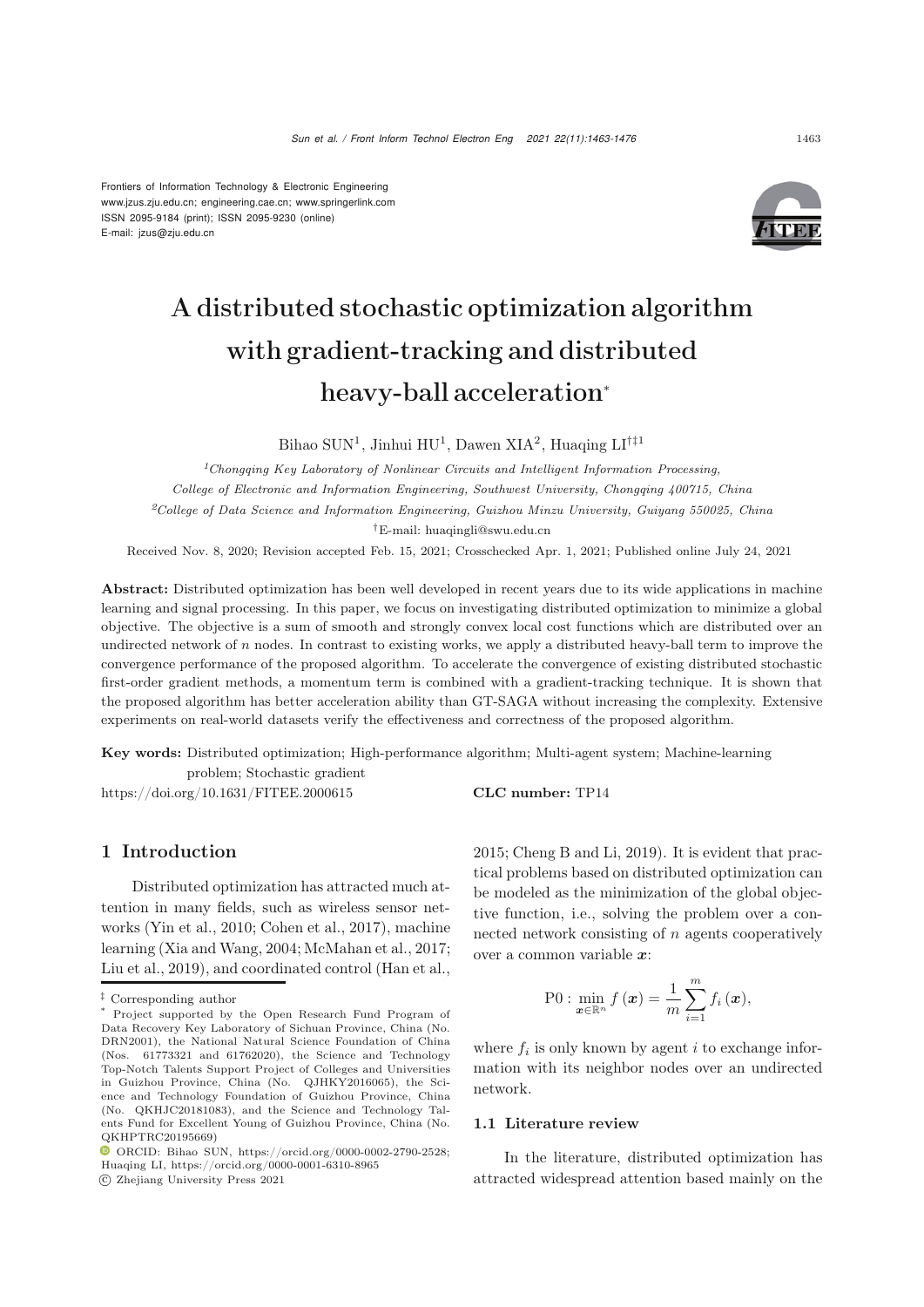Lagrangian, (sub)gradient descent, and Newton's methods. As for Lagrangian methods, [Boyd et al.](#page-12-4) [\(2011](#page-12-4)) proposed a classic distributed alternating direction method of multipliers (ADMM) on the basis of the dual-domain over augmented Lagrangian functions, an[d](#page-12-5) [many](#page-12-5) [other](#page-12-5) [distributed](#page-12-5) [algorithms](#page-12-5) [\(](#page-12-5)Ling and Tian, [2010;](#page-12-5) [Erseghe et al., 2011;](#page-12-6) [Cheng S et al.](#page-12-7), [2014](#page-12-7); [Ling and Ribeiro](#page-12-8), [2014](#page-12-8); [Wang B et al.](#page-13-3), [2018;](#page-13-3) [Zhang et al., 2019](#page-13-4); [Guan et al.](#page-12-9), [2020\)](#page-12-9) have been proposed based on this method. Although distributed ADMM with a constant step-size has the advantage of a linear convergence rate for a strongly convex function, it requires a large amount of calculation because each node has to optimize a local problem at each iteration. Unlike the Lagrangian method, New[ton's](#page-13-5) [method](#page-13-5) [\(Bertsekas and Gafni](#page-12-10)[,](#page-13-5) [1983](#page-12-10)[;](#page-13-5) Wei et al., [2013\)](#page-13-5) is a common method to solve unconstrained optimization problems due to the advantage of fast convergence. To simplify the calculation process of Newton's method, the quasi-Newton method [\(Eisen et al.](#page-12-11), [2017\)](#page-12-11) approximates the inverse Hessian matrix or the Hessian matrix using a positive definite matrix. The (sub)gradient descent method includes dual average [\(Duchi et al.](#page-12-12), [2012](#page-12-12); [Yuan et al.](#page-13-6), [2013](#page-13-6); [Matthews et al., 2016\)](#page-13-7), distributed gradient descent (DGD) (Mateos et al., 2010; Xu et al., 2015; Nedić et al., 2017a, 2017b; Xi and Khan, 2017; Xin et al., 2019c), and stochastic gradient descent (SGD) methods [\(Zinkevich et al., 2010](#page-13-8)). In the pioneering work of [Tsitsiklis et al.](#page-13-9) [\(1986](#page-13-9)), a framework for analyzing distributed computing models was developed. [Nedić and Ozdaglar](#page-13-10) [\(2009](#page-13-10)) applied this method to the distributed convex optimization problem in the network, and achieved convergence of the strongly convex non-smooth structure. The SGD algorithm uses only a set of data from the sample to perform gradient descent, which improves the training speed of samples and reduces the calculation cost. Stochastic average gradient (SAG) [\(Schmidt et al., 2017;](#page-13-11) [Wang Z and Li](#page-13-12), [2020](#page-13-12)), SAGA [\(Defazio et al., 2014\)](#page-12-13), and SVRG [\(Johnson and Zhang](#page-12-14), [2013](#page-12-14); [Tan et al.](#page-13-13), [2016](#page-13-13)) methods have been proposed because the SGD algorithm can reach only an optimal interval instead of an optimal value. At each iteration, only one randomly selected gradient of a subfunction is evaluated at a node, and a variance-reduced stochastic averaging gradient technique is applied to approximate the gradient of the local objective function. SAG calculates a random vector as the average value of the random gradient in the previous iterations, where in the  $k^{\text{th}}$  iteration, the algorithm stores derivatives to achieve exact convergence. In addition, based on SAG, the SAGA algorithm can directly support nonstrongly convex problems, and is adaptive to any inherently strong convexity of the problem. Another algorithm, SVRG, which is performed in a loop, uses considerably amount of calculation to reduce the influence of noise, and is better than SGD at achieving more accurate convergence. GT-SAGA and GT-SVRG [\(Xin and Khan](#page-13-14), [2020\)](#page-13-14), which are based on SAGA and SVRG, respectively, achieve accelerated linear convergence by combining distributed stochastic gradient-tracking methods with variance-reduced techniques. In [addition](#page-12-14) [to](#page-12-14) [the](#page-12-14) [above](#page-12-14) [methods](#page-12-14) [\(](#page-12-14)Johnson and Zhang, [2013;](#page-12-14) [Defazio et al.](#page-12-13), [2014;](#page-12-13) [Tan et al.](#page-13-13), [2016](#page-13-13); [Schmidt et al.](#page-13-11), [2017](#page-13-11); [Wang Z and Li](#page-13-12), [2020](#page-13-12)), the AB method based on row and column randomization [\(Xin and Khan, 2018\)](#page-13-15), its acceleration method, the  $\mathcal{AB}m$  algorithm [\(Xin et al., 2020](#page-13-16)), and S-AB algorithm [\(Xin et al., 2019b\)](#page-13-17) have also made significant contributions to solving the directed network.

#### 1.2 Motivations and contributions

We find that plenty of works are interested in solving large-scale optimization problems with numerous and complex local objective functions. However, in distributed settings, distributed algorithms with exact gradient need massive calculation. Therefore, plenty of methods such as SAG, SAGA, and SVRG have been proposed to reduce the cost of full evaluation and retain the advantage of fast convergence under strongly convex and smooth conditions. Based on these works, GT-SAGA [\(Xin and Khan](#page-13-14), [2020](#page-13-14)) combined a gradient-tracking technique with a variance-reduced technique that accelerates linear convergence. By introducing the above method to our work, we propose a new algorithm with a faster linear convergence rate and provide the concise proof. We summarize the following contributions in this paper:

1. Aiming to accelerate the convergence of stoc[hastic](#page-13-8) [first-order](#page-13-8) [gradient](#page-13-8) [methods](#page-13-8) [\(](#page-13-8)Zinkevich et al., [2010;](#page-13-8) [Johnson and Zhang, 2013](#page-12-14); [Defazio et al.](#page-12-13), [2014](#page-12-13)[;](#page-12-15) [Tan et al.](#page-13-13)[,](#page-12-15) [2016](#page-13-13)[;](#page-12-15) [Schmidt et al.](#page-13-11)[,](#page-12-15) [2017](#page-13-11)[;](#page-12-15) Lan et al., [2018;](#page-12-15) [Wang Z and Li, 2020\)](#page-13-12), we incorporate the momentum term combining with a gradient-tracking technique to achieve an accelerated convergence rate over undirected networks.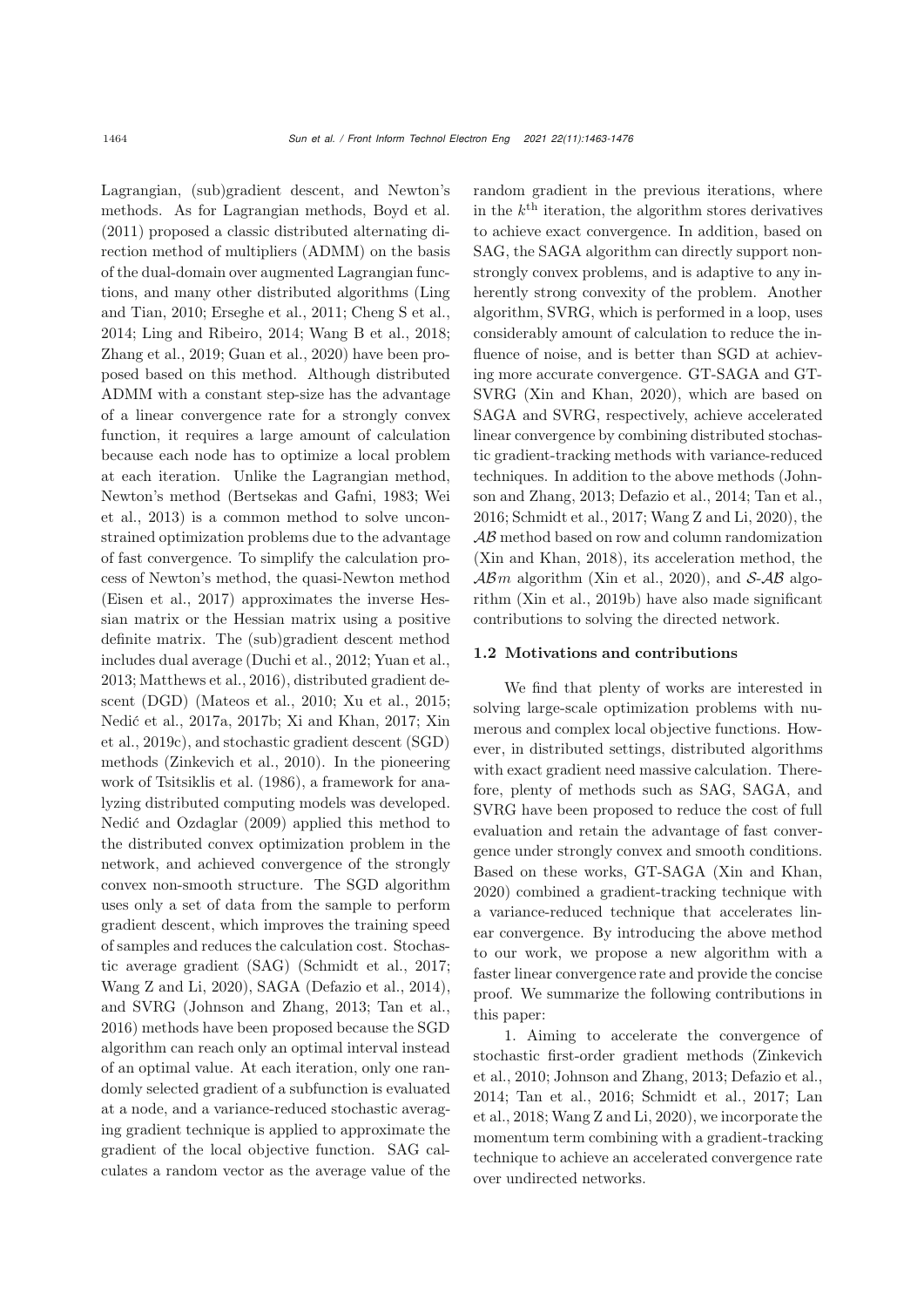2. Compared with the distributed gradient methods [\(Ling and Tian](#page-12-5), [2010;](#page-12-5) [Boyd et al.](#page-12-4), [2011;](#page-12-4) [Erseghe et al.](#page-12-6)[,](#page-13-3) [2011](#page-12-6)[;](#page-13-3) [Ling and Ribeiro, 2014](#page-12-8)[;](#page-13-3) Wang B et al., [2018;](#page-13-3) [Xin and Khan](#page-13-15), [2018;](#page-13-15) [Zhang et al., 2019;](#page-13-4) [Xin et al., 2020](#page-13-16)) with deterministic gradients, the proposed algorithm requires much less computation when facing large-scale dataset optimization problems, because SGD method can update the model parameters with just a single training dataset.

3. In this paper, we present rigorous theoretical analysis for the proposed algorithm in Section 3. In addition, extensive experiments are provided to verify the correctness of theoretical analysis, such as the distributed logistic regression experiment based on a real-world dataset, a signal processing oriented least-square experiment, and distributed quadratic programming.

Notations used in this paper are summarized as follows: lowercase bold letters denote vectors, while uppercase denotes a matrix. The Euclidean norm of a vector is denoted as  $\lVert \cdot \rVert$ , and  $\lVert \lVert \cdot \rVert$  denotes the spectral norm of a matrix.  $\mathbf{1}_n$  means the *n*-dimensional column vector with all ones. For arbitrary matrices  $A, B \in \mathbb{R}^{n \times n}, A \otimes B$  denotes the Kronecker product.  $\rho(A)$  is regarded as the spectral radius of  $\overline{A}$ .

# 2 Problem formulation and algorithm development

#### 2.1 Distributed optimization problem

We consider  $n$  nodes communicating over an undirected network  $\mathcal{G}$ , so that it is capable of accessing a local cost function at each node i. The goal is to solve the following optimization problem with m nodes:

$$
\min_{\bm{x}\in\mathbb{R}^n} f(\bm{x}) = \frac{1}{m} \sum_{i=1}^m f_i(\bm{x}^i), \ f_i(\bm{x}^i) = \frac{1}{p_i} \sum_{h=1}^{p_i} f_i^h(\bm{x}^i),
$$

where each local cost  $f_i$  is averaged by  $p_i$  constituent functions  $\{f_i^h\}_{h=1}^{p_i}$ . The number of local samples is retained by agent  $i, i \in U$ . The results of the proposed algorithm are on the basis of the following assumptions:

<span id="page-2-2"></span>Assumption 1 The global objective function  $f(x)$  is strongly convex with strong convexity parameter  $\mu$ ; i.e.,  $\forall x, y \in \mathbb{R}^p$ , we have

$$
\left(\nabla f\left(\boldsymbol{x}\right)-\nabla f\left(\boldsymbol{y}\right)\right)^{\mathrm{T}}\left(\boldsymbol{x}-\boldsymbol{y}\right)\geq \mu\|\boldsymbol{x}-\boldsymbol{y}\|^{2}.\hspace{0.5cm}(1)
$$

<span id="page-2-1"></span>**Assumption 2** Each local objective function  $f_i^h$ has Lipschitz continuous gradient with Lipschitz constant  $L_f > 0$ ; i.e.,  $\forall x, y \in \mathbb{R}^p$ , we have

$$
\left\|\nabla f_i^h\left(\boldsymbol{x}\right)-\nabla f_i^h\left(\boldsymbol{y}\right)\right\| \leq L_f \left\|\boldsymbol{x}-\boldsymbol{y}\right\|,\qquad(2)
$$

where  $L_f > \mu > 0$ .

<span id="page-2-0"></span>Assumption 3 The weight matrix *W* is doubly stochastic and associated with the undirected network  $\mathcal G$ 

Let  $\sigma$  indicate the spectral norm of the matrix  $W - \frac{1}{m} \mathbf{1}_m \mathbf{1}_m^{\mathrm{T}}$ . According to Assumption 3, we have  $\sigma < 1$ , i.e.,  $\sigma = \|W - \frac{1}{m} \mathbf{1}_m \mathbf{1}_m^T\| < 1$ . In addition, we denote  $P := \max_i \{p_i\}, p := \min_i \{p_i\}.$ 

Remark 1 These three assumptions are standard in recent literature.

## 2.2 Algorithm development

Previous work on the DGD method updates two vectors  $\boldsymbol{x}_k^i, \boldsymbol{y}_k^i \in \mathbb{R}^p$  at each node *i*, where  $\boldsymbol{x}_k^i$  is the local estimate of the global minimizer and  $y_k^i$  is an auxiliary variable:

$$
\begin{cases}\n\boldsymbol{x}_{k+1}^{i} = \sum_{j=1}^{m} w_{ij} \boldsymbol{x}_{k}^{j} - \alpha \boldsymbol{y}_{k}^{i}, \\
\boldsymbol{y}_{k+1}^{i} = \sum_{j=1}^{m} w_{ij} \boldsymbol{y}_{k}^{j} + \nabla f_{i} (\boldsymbol{x}_{k+1}^{i}) - \nabla f_{i} (\boldsymbol{x}_{k}^{i}).\n\end{cases}
$$
\n(3)

Following Algorithm 1, we assume that the gradient of agent i at the  $k^{\text{th}}$  iteration is updated as shown in Fig. 1.

When  $g_k^i$  is updated, the  $\nabla f_i^{t_k^i} \left(\boldsymbol{v}_{k+1}^{i,t_k^i}\right)$  entry in the gradient table is replaced with  $\nabla f_i^{t_k^i}(\boldsymbol{x}_k^i)$ , while others remain unchanged:

$$
\nabla f_i^j\left(\boldsymbol{v}_{k+1}^{i,j}\right) \leftarrow \nabla f_i^j\left(\boldsymbol{v}_k^{i,j}\right),
$$
  

$$
j = \{j \mid j = 1, 2, \cdots, t_i, j \neq t_k^i\}.
$$



Fig. 1 Gradient updating of agent *i* in the  $k^{\text{th}}$ iteration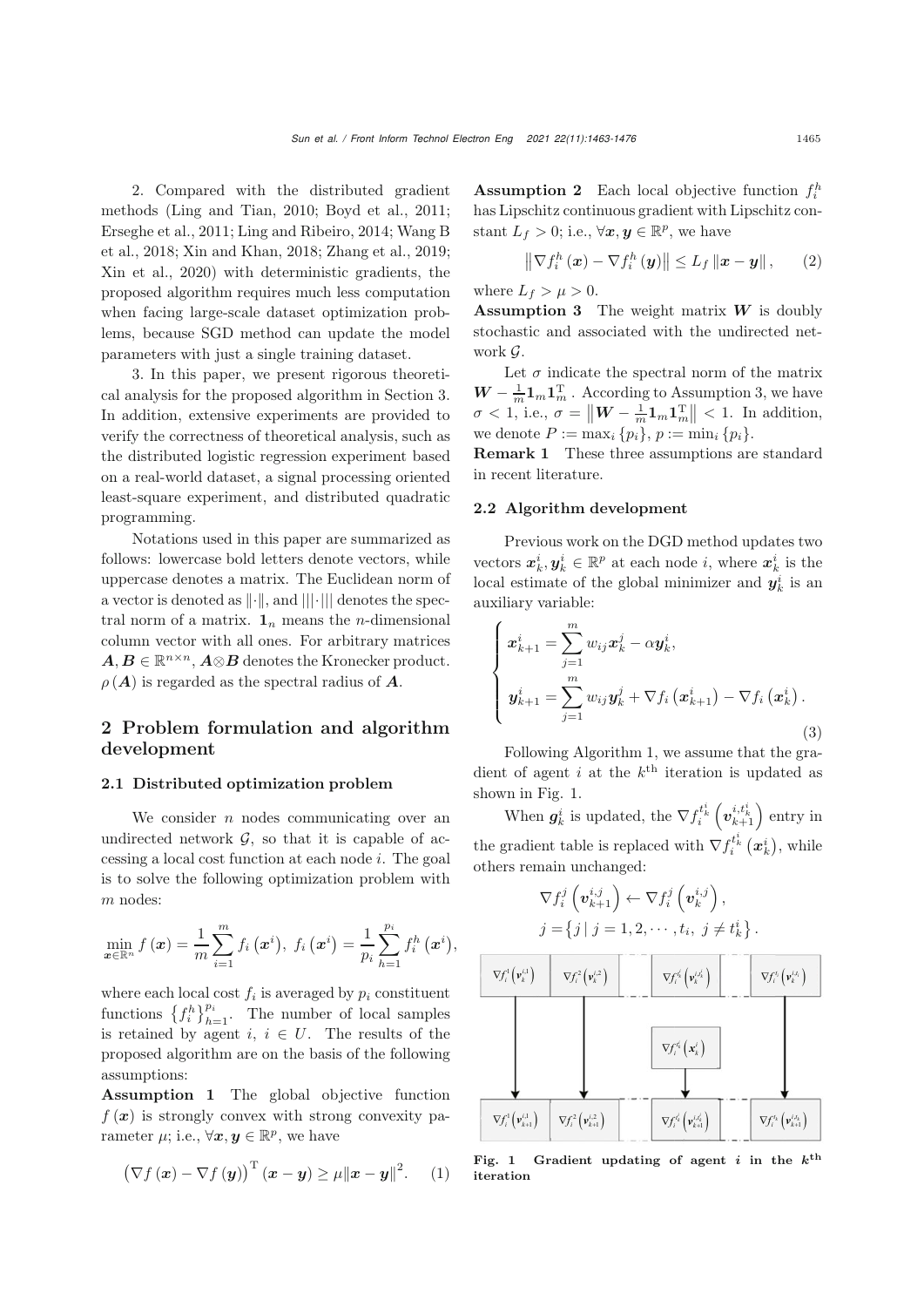Therefore, one can obtain the updated formula as follows:

$$
\sum_{j=1}^{p_i} \nabla f_i^j \left( \mathbf{v}_{k+1}^{i,j} \right) = \sum_{j=1}^{p_i} \nabla f_i^j \left( \mathbf{v}_k^{i,j} \right) + \nabla f_i^{t_{k+1}^i} \left( \mathbf{x}_k^i \right) - \nabla f_i^{t_{k+1}^i} \left( \mathbf{v}_k^{i,t_k^i} \right).
$$
\n(4)

Algorithm 1 The proposed algorithm at each node i

**Initialization:**  $x_i^0$ ;  $z_{i,j}^1 = x_i^0$ ,  $\forall j \in \{1, 2, \dots, p_i\}$ ;  $\alpha > 0$ ;  $\{\tilde{w}_{ij}\}_{j=1}^n$ ;  $y_i^0 = g_i^0 = \nabla f_i(x_i^0)$ <br>
for  $h = 0, 1, 2$ for  $k = 0, 1, 2, \cdots$  do Choose  $t_{k+1}^i$  uniformly from local sample set  $\{1, 2, \cdots, p_i\}$  at random Update the variable  $g_{k+1}^i$  as  $\bm{g}_{k+1}^i = \nabla f_i^{t_{k+1}^i}\left(\bm{x}_{k+1}^i\right) - \nabla f_i^{t_{k+1}^i}\left($  $\binom{i,t_{k+1}^i}{k+1}$  $+\frac{1}{1}$ p*i*  $\sum_{j=1}^{p_i} \nabla f_i^j \left( \boldsymbol{v}_{k+1}^{i,j} \right)$ Update the variable  $y_{k+1}^i$  as  $\boldsymbol{y}^{i}_{k+1} = \sum_{j=1}^{m} w_{ij} \boldsymbol{y}^{j}_{k} + \boldsymbol{g}^{i}_{k+1} - \boldsymbol{g}^{i}_{k}$ if  $j=t^i_{k+1}$  then  $\boldsymbol{v}_{k+1}^{i,j} = \boldsymbol{x}_k^{i,j}$ else  $\begin{array}{c} \bm{v}_{k+1}^{i,j}=\bm{v}_{k}^{i,j} \ \bm{d} \ \ \mathbf{if} \end{array}$ end if end for

# 3 Convergence analysis of the proposed algorithm

We aim to introduce unified analysis for the proposed algorithm that relies on the following dynamical system, with  $g_0 = y_0$  and  $\forall k \geq 0$ :

$$
\boldsymbol{x}_{k+1} = \boldsymbol{\mathcal{W}} \boldsymbol{x}_k - \alpha \boldsymbol{y}_k + \beta \left( \boldsymbol{x}_k - \boldsymbol{x}_{k-1} \right), \qquad (5a)
$$

$$
\mathbf{y}_{k+1} = \mathbf{W} \mathbf{y}_k + \mathbf{g}_{k+1} - \mathbf{g}_k, \tag{5b}
$$

where  $\mathcal{W} = W \otimes I_n$  and

$$
\boldsymbol{x}_k = \left[\begin{array}{c} \boldsymbol{x}^1_k \\ \boldsymbol{x}^2_k \\ \vdots \\ \boldsymbol{x}^m_k \end{array}\right], \boldsymbol{y}_k = \left[\begin{array}{c} \boldsymbol{y}^1_k \\ \boldsymbol{y}^2_k \\ \vdots \\ \boldsymbol{y}^m_k \end{array}\right], \boldsymbol{g}_k = \left[\begin{array}{c} \boldsymbol{g}^1_k \\ \boldsymbol{g}^2_k \\ \vdots \\ \boldsymbol{g}^m_k \end{array}\right].
$$

## 3.1 Preliminaries

We denote  $\mathcal{F}_k$  as the history of the dynamical system generated by  $\{t_s^i\}_{i=1,2,\cdots,m}^{s\leq k-1}$ . To simplify the subsequent analysis, we use the following notations:

$$
\bar{\boldsymbol{x}}_k = \frac{1}{m}\left(\mathbf{1}_m^{\mathrm{T}} \otimes \boldsymbol{I}_n\right) \boldsymbol{x}_k,
$$

$$
\bar{\boldsymbol{y}}_k = \frac{1}{m} \left( \mathbf{1}_m^{\mathrm{T}} \otimes \boldsymbol{I}_n \right) \boldsymbol{y}_k, \n\bar{\boldsymbol{g}}_k = \frac{1}{m} \left( \mathbf{1}_m^{\mathrm{T}} \otimes \boldsymbol{I}_n \right) \boldsymbol{g}_k, \n\nabla F \left( \boldsymbol{x}_k \right) = \left[ \left( \nabla f_1 \left( \boldsymbol{x}_k^1 \right) \right)^{\mathrm{T}}, \dots, \left( \nabla f_m \left( \boldsymbol{x}_k^m \right) \right)^{\mathrm{T}} \right]^{\mathrm{T}}, \n\nabla \bar{F} \left( \boldsymbol{x}_k \right) = \frac{1}{m} \left( \mathbf{1}_m^{\mathrm{T}} \otimes \boldsymbol{I}_n \right) \nabla F \left( \boldsymbol{x}_k \right).
$$

**Lemma 1**  $\forall k \geq 0$ , it holds that

$$
\mathbb{E}\left[\bar{\boldsymbol{y}}_k\left|\boldsymbol{\mathcal{F}}_k\right.\right] = \mathbb{E}\left[\bar{\boldsymbol{g}}_k\left|\boldsymbol{\mathcal{F}}_k\right.\right] = \frac{1}{m}\left(\mathbf{1}_m^{\mathrm{T}}\otimes\boldsymbol{I}_n\right)\nabla F\left(\boldsymbol{x}_k\right).
$$
\n(6)

**Proof** Multiplying  $\mathbf{1}_m^{\mathrm{T}}$  by both sides of dynamical iterating Eq. [\(5b\)](#page-3-0) yields

<span id="page-3-1"></span>
$$
\bar{\boldsymbol{y}}_{k+1} = \bar{\boldsymbol{y}}_k + \bar{\boldsymbol{g}}_{k+1} - \bar{\boldsymbol{g}}_k. \tag{7}
$$

Then, recursively updating Eq. [\(7\)](#page-3-1) reduces to

$$
\bar{\pmb{y}}_k = \bar{\pmb{g}}_k. \tag{8}
$$

Thus, we obtain

<span id="page-3-2"></span>
$$
\mathbb{E}\left[\bar{\boldsymbol{y}}_k|\boldsymbol{\mathcal{F}}_k\right] = \mathbb{E}\left[\bar{\boldsymbol{g}}_k|\boldsymbol{\mathcal{F}}_k\right].\tag{9}
$$

According to Algorithm 1, there exists

<span id="page-3-3"></span>
$$
\mathbb{E}\left[\mathbf{g}_{k}^{i}|\mathcal{F}_{k}\right] \n= \mathbb{E}\left[\nabla f_{i}^{i_{k+1}}\left(\mathbf{x}_{k}^{i}\right)-\nabla f_{i}^{i_{k+1}}\left(\mathbf{v}_{k}^{i}\right)+\nabla f_{i}\left(\mathbf{v}_{k}^{i}\right)\middle|\mathcal{F}_{k}\right] \n= \frac{1}{p_{i}}\sum_{h=1}^{p_{i}}\nabla f_{i}^{h}\left(\mathbf{x}_{k}^{i}\right)-\frac{1}{p_{i}}\sum_{h=1}^{p_{i}}\nabla f_{i}^{h}\left(\mathbf{v}_{k}^{i}\right)+\nabla f_{i}\left(\mathbf{v}_{k}^{i}\right) \n= \frac{1}{p_{i}}\sum_{h=1}^{p_{i}}\nabla f_{i}^{h}\left(\mathbf{x}_{k}^{i}\right)-\frac{1}{p_{i}}\sum_{h=1}^{p_{i}}\nabla f_{i}^{h}\left(\mathbf{v}_{k}^{i}\right)+\frac{1}{p_{i}}\sum_{h=1}^{p_{i}}\nabla f_{i}^{h}\left(\mathbf{v}_{k}^{i}\right) \n= \frac{1}{p_{i}}\sum_{h=1}^{p_{i}}\nabla f_{i}^{h}\left(\mathbf{x}_{k}^{i}\right) \n= \nabla f_{i}\left(\mathbf{x}_{k}^{i}\right).
$$

<span id="page-3-6"></span><span id="page-3-4"></span><span id="page-3-0"></span>Therefore, it is straightforward to obtain

$$
\mathbb{E}\left[\bar{\boldsymbol{g}}_k|\boldsymbol{\mathcal{F}}_k\right] = \frac{1}{m}\left(\mathbf{1}_m \otimes \boldsymbol{I}_n\right)\nabla f\left(\boldsymbol{x}_k\right). \qquad (10)
$$

<span id="page-3-5"></span>Combining Eqs. [\(9\)](#page-3-2) and [\(10\)](#page-3-3) completes the proof. **Lemma 2** Let Assumption [3](#page-2-0) hold.  $\forall x \in \mathbb{R}^{mn}$ , the inequality holds as follows:

$$
\|\mathcal{W}x-\mathcal{W}_{\infty}x\|\leq \sigma \|x-\mathcal{W}_{\infty}x\|, \qquad (11)
$$

where  $0 < \sigma < 1$  is a constant.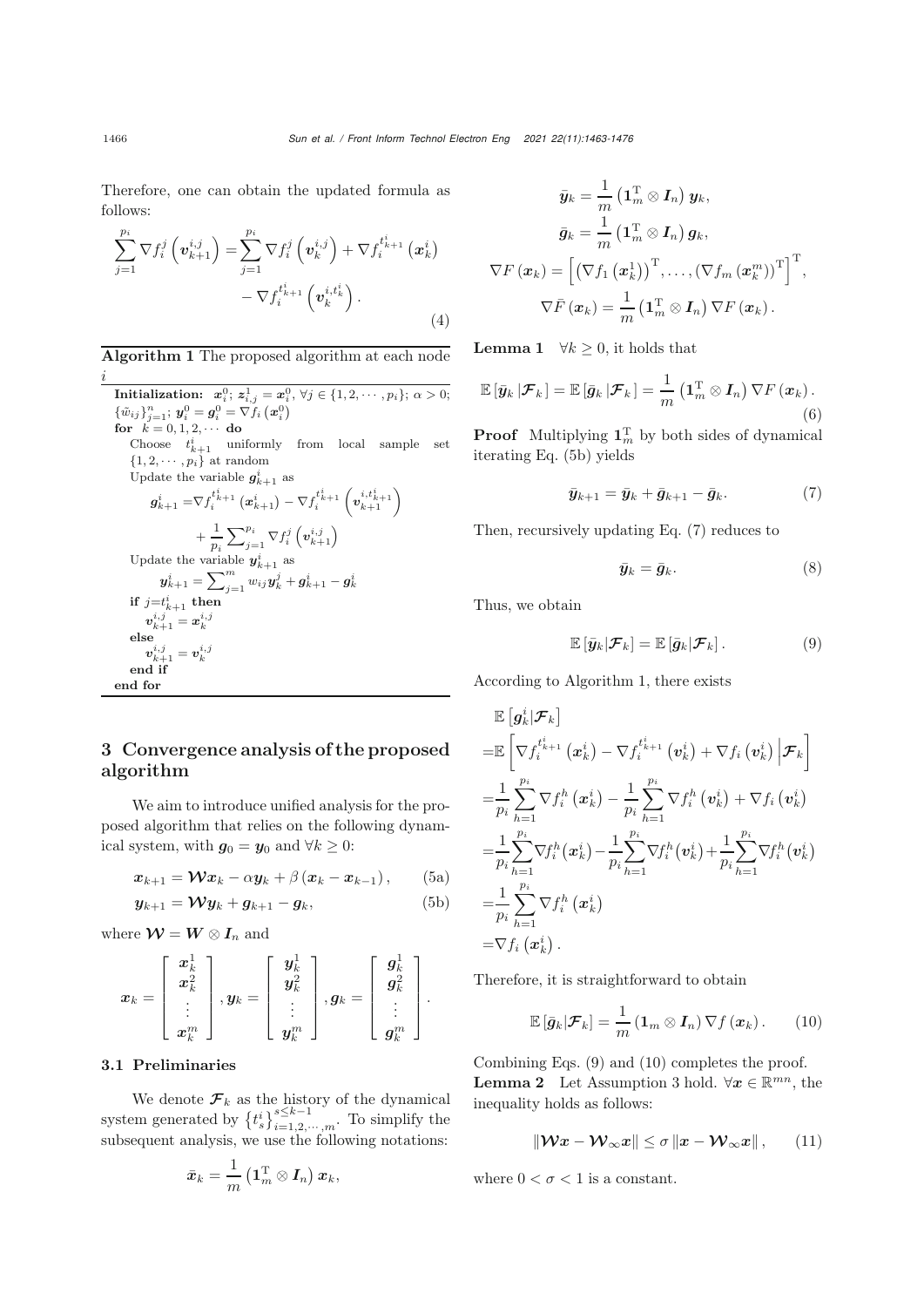**Proof** According to the definition of  $\mathcal{W}_{\infty}$ , we know that  $\mathcal{W}_{\infty} = \mathcal{WW}_{\infty}$  and  $\|\mathcal{W} - \mathcal{W}_{\infty}\| < 1$ .<br>Therefore Therefore,

$$
\| \mathcal{W} x - \mathcal{W}_{\infty} x \|
$$
  
=  $\| (\mathcal{W} - \mathcal{W}_{\infty}) (x - \mathcal{W}_{\infty} x) \|$   
 $\leq \| \mathcal{W} - \mathcal{W}_{\infty} \| \| x - \mathcal{W}_{\infty} x \| = \sigma \| x - \mathcal{W}_{\infty} x \|,$ 

where  $\mathcal{W}_{\infty}(x - \mathcal{W}_{\infty}x) = 0$  is used in the inequality, and  $\sigma = ||\mathcal{W} - \mathcal{W}_{\infty}||$  is used to complete the proof.

Lemma 3 Let Assumption [2](#page-2-1) hold. Considering dynamical system  $(5)$ ,  $\forall k \geq 0$ , it holds that

$$
\left\|\nabla\bar{F}\left(x_{k}\right)-\nabla f\left(\bar{x}_{k}\right)\right\| \leq \frac{L_{f}}{\sqrt{m}}\left\|x_{k}-\mathcal{W}_{\infty}x_{k}\right\|.
$$
\n(12)

**Proof** Recalling the definition of  $\nabla \bar{F}$   $(\mathbf{x}_k)$ , it holds that

$$
\begin{split}\n&= \left\| \nabla \bar{F} \left( \boldsymbol{x}_{k} \right) - \nabla f \left( \bar{\boldsymbol{x}}_{k} \right) \right\| \\
&= \left\| \frac{1}{m} \sum_{i=1}^{m} \nabla f_{i} \left( \boldsymbol{x}_{k}^{i} \right) - \frac{1}{m} \sum_{i=1}^{m} \nabla f_{i} \left( \bar{\boldsymbol{x}}_{k} \right) \right\| \\
&= \frac{1}{m} \left\| \sum_{i=1}^{m} \nabla f_{i} \left( \boldsymbol{x}_{k}^{i} \right) - \sum_{i=1}^{m} \nabla f_{i} \left( \bar{\boldsymbol{x}}_{k} \right) \right\| \\
&= \frac{1}{m} \sum_{i=1}^{m} \left\| \nabla f_{i} \left( \boldsymbol{x}_{k}^{i} \right) - \nabla f_{i} \left( \bar{\boldsymbol{x}}_{k} \right) \right\| \\
& \leq & \frac{L_{f}}{m} \sum_{i=1}^{m} \left\| \boldsymbol{x}_{k}^{i} - \bar{\boldsymbol{x}}_{k} \right\| \\
&= & \frac{L_{f}}{\sqrt{m}} \left\| \boldsymbol{x}_{k} - \mathcal{W}_{\infty} \boldsymbol{x}_{k} \right\|,\n\end{split}
$$

where the Lipschitz continuity is used in the inequality. The proof is completed.

Lemma 4 Suppose that Assumptions [1](#page-2-2) and [2](#page-2-1) hold.  $\forall x \in \mathbb{R}^{mn}$ , if  $0 < \alpha < 1/L_f$ , it holds that

$$
\|\boldsymbol{x} - \alpha \nabla f\left(\boldsymbol{x}\right) - \boldsymbol{x}^*\| \leq (1 - \mu \alpha) \|\boldsymbol{x} - \boldsymbol{x}^*\|, \quad (13)
$$

where  $0 < \mu \leq L_f$ ,  $f(\mathbf{x})$  is the global objective function, and we define  $x^*$  as the global optimum,  $x^* = \mathbf{1}_m \otimes \tilde{x}^* \in \mathbb{R}^{mn}$ .

## 3.2 Auxiliary results

We analyze the convergence of the general dynamical system using the following four formulas:

(1)  $\mathbb{E}\left[\left\|\boldsymbol{x}_k - \boldsymbol{\mathcal{W}}_{\infty} \boldsymbol{x}_k\right\|^2\right],$  the consensus error in the network;

(2) 
$$
\mathbb{E}\left[\left\|\bar{\boldsymbol{x}}_k - \tilde{\boldsymbol{x}}^*\right\|^2\right]
$$
, the optimal gap;

(3) 
$$
\mathbb{E}\left[\|\boldsymbol{x}_k - \boldsymbol{x}_{k-1}\|^2\right]
$$
, the state difference;  
\n(4)  $\mathbb{E}\left[\|\boldsymbol{y}_k - \boldsymbol{\mathcal{W}}_{\infty}\boldsymbol{y}_k\|^2\right]$ , the gradient tracking error.

<span id="page-4-4"></span>Lemma 5 Suppose that Assumption [3](#page-2-0) holds. Considering the sequence  $\{x_k\}$  yielded by dynamical sys-tem [\(5\)](#page-3-4),  $\forall k \geq 0$ , it holds that

<span id="page-4-0"></span>
$$
\mathbb{E}\left[\left\|\boldsymbol{x}_{k+1}-\boldsymbol{\mathcal{W}}_{\infty}\boldsymbol{x}_{k+1}\right\|^{2}\right] \n\leq \frac{1-\sigma^{2}}{2}\mathbb{E}\left[\left\|\boldsymbol{x}_{k}-\boldsymbol{\mathcal{W}}_{\infty}\boldsymbol{x}_{k}\right\|^{2}\right] + \frac{4\alpha^{2}}{1-\sigma^{2}}\mathbb{E}\left[\left\|\boldsymbol{y}_{k}-\boldsymbol{W}_{\infty}\boldsymbol{y}_{k}\right\|^{2}\right] \n+ \frac{4\beta^{2}}{1-\sigma^{2}}\mathbb{E}\left[\left\|\boldsymbol{x}_{k}-\boldsymbol{x}_{k-1}\right\|^{2}\right]
$$
\n(14)

and

<span id="page-4-1"></span>
$$
\mathbb{E}\left[\left\|\boldsymbol{x}_{k+1}-\boldsymbol{\mathcal{W}}_{\infty}\boldsymbol{x}_{k+1}\right\|^{2}\right] \n\leq2\sigma^{2}\mathbb{E}\left[\left\|\boldsymbol{x}_{k}-\boldsymbol{\mathcal{W}}_{\infty}\boldsymbol{x}_{k}\right\|^{2}\right]+4\alpha^{2}\mathbb{E}\left[\left\|\boldsymbol{y}_{k}-\boldsymbol{\mathcal{W}}_{\infty}\boldsymbol{y}_{k}\right\|^{2}\right] \n+4\beta^{2}\mathbb{E}\left[\left\|\left(\boldsymbol{x}_{k}-\boldsymbol{x}_{k-1}\right)\right\|^{2}\right],
$$
\n(15)

where  $0 < \mu \leq L_f$ , and  $f(\mathbf{x})$  is the global objective function.

**Proof** Notice that  $W_{\infty}W = WW_{\infty} = W_{\infty}$  and  $||\mathbf{I}_{mn} - \mathbf{\mathcal{W}}_{\infty}|| = 1$ . There exists

<span id="page-4-2"></span>
$$
\|\boldsymbol{x}_{k+1}-\boldsymbol{\mathcal{W}}_{\infty}\boldsymbol{x}_{k+1}\|^2\\ \leq(1+\eta)\left\|\boldsymbol{\mathcal{W}}\boldsymbol{x}_{k}-\boldsymbol{\mathcal{W}}_{\infty}\boldsymbol{x}_{k}\right\|^2\\+(1+\eta^{-1})\left(2\alpha^2\|\boldsymbol{y}_{k}-\boldsymbol{\mathcal{W}}_{\infty}\boldsymbol{y}_{k}\|^2+2\beta^2\|\boldsymbol{x}_{k}-\boldsymbol{x}_{k-1}\|^2\right),
$$

where Young's inequality and Lemma [2](#page-3-5) are used. Setting  $\eta$  as  $\frac{1-\sigma^2}{2\sigma^2}$  and 1 in the above inequality can lead to inequalities [\(14\)](#page-4-0) and [\(15\)](#page-4-1), respectively.

<span id="page-4-5"></span>Lemma 6 Let Assumptions [1–](#page-2-2)[3](#page-2-0) hold. Considering the sequence  $\{x_k\}$  yielded by dynamical system [\(5\)](#page-3-4),  $\forall k \geq 0$ , if  $0 < \alpha \leq 1/L_f$ , we can obtain

$$
\mathbb{E}\left[m\left\|\bar{\mathbf{x}}_{k+1}-\tilde{\mathbf{x}}^{*}\right\|^{2}\right] \n\leq 4\alpha^{2}L_{f}^{2}\mathbb{E}\left[\left\|\mathbf{x}_{k}-\mathbf{W}_{\infty}\mathbf{x}_{k}\right\|^{2}\right]+4\beta^{2}\mathbb{E}\left[\left\|\mathbf{x}_{k}-\mathbf{x}_{k-1}\right\|^{2}\right] \n+\frac{\alpha^{2}}{m}\mathbb{E}\left[\left\|\nabla F\left(\mathbf{x}_{k}\right)-\mathbf{g}_{k}\right\|^{2}\right]+2\mathbb{E}\left[m\left\|\bar{\mathbf{x}}_{k}-\tilde{\mathbf{x}}^{*}\right\|^{2}\right] \tag{16}
$$

and

<span id="page-4-3"></span>
$$
\mathbb{E}\left[m\|\bar{\mathbf{x}}_{k+1}-\tilde{\mathbf{x}}^*\|^2\right] \n\leq (1-\mu\alpha)\mathbb{E}\left[m\|\bar{\mathbf{x}}_k-\tilde{\mathbf{x}}^*\|^2\right] + \frac{2\alpha L_{f\mathbb{E}}^2}{\mu}\left[\|\mathbf{x}_k-\mathbf{W}_{\infty}\mathbf{x}_k\|^2\right] \n+ \frac{2\beta^2}{\mu\alpha}\mathbb{E}\left[\|\mathbf{x}_k-\mathbf{x}_{k-1}\|^2\right] + \frac{\alpha^2}{m^2}\mathbb{E}\left[\|\nabla F(\mathbf{x}_k)-\mathbf{g}_k\|^2\right].
$$
\n(17)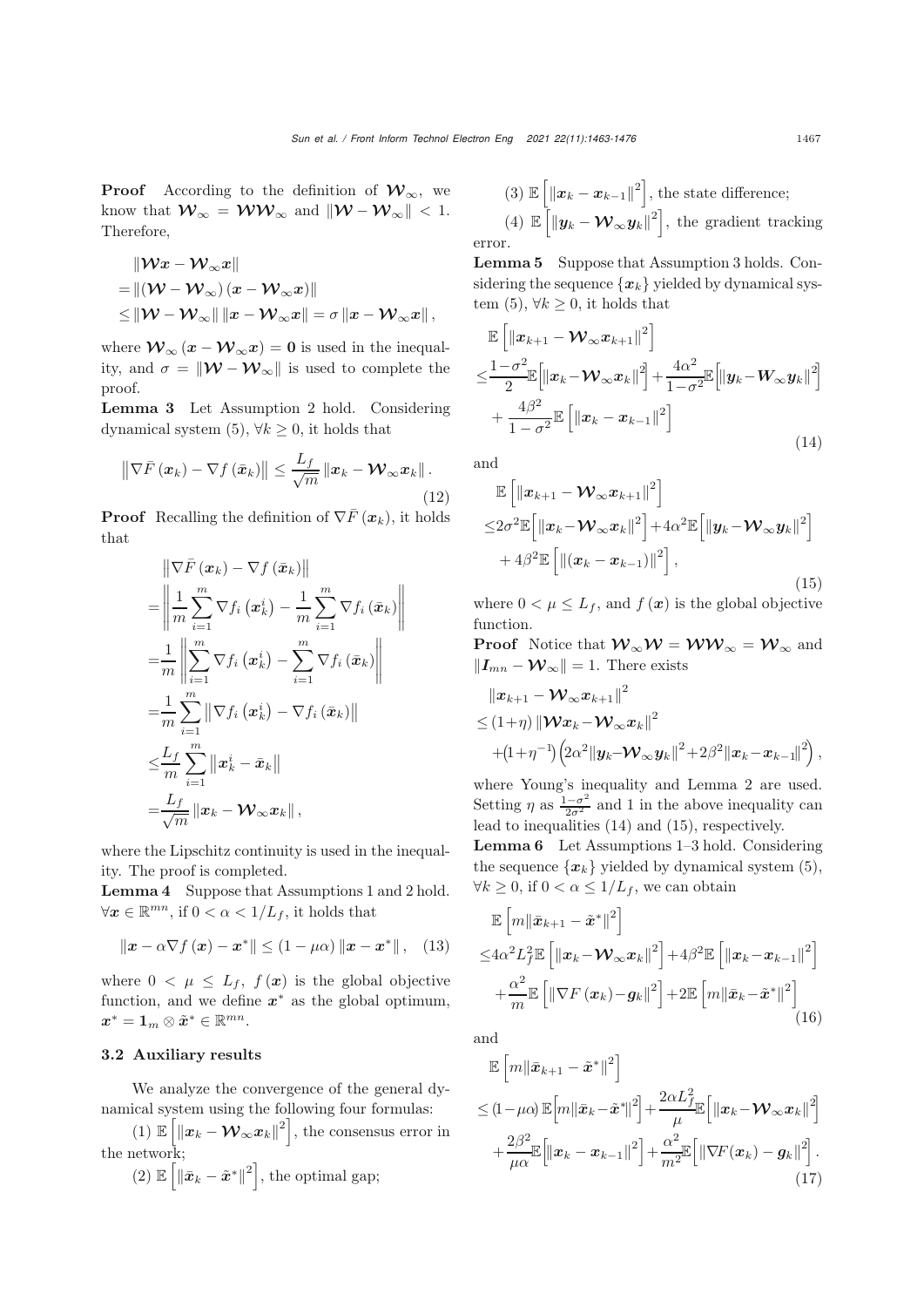Proof According to dynamical iterating Eq. [\(5a\)](#page-3-6) and recalling the definition of  $\bar{x}_{k+1}$ , we know that  $\bar{x}_{k+1} = \bar{x}_k - \alpha \bar{y}_k + \beta (\bar{x}_k - \bar{x}_{k-1})$ :

<span id="page-5-0"></span>
$$
\mathbb{E}\left[\left\|\bar{x}_{k+1}-\tilde{x}^*\right\|^2\right] \n= \mathbb{E}\left[\left\|\bar{x}_k-\alpha \bar{y}_k+\beta\left(\bar{x}_k-\bar{x}_{k-1}\right)-\tilde{x}^*\right\|^2\right] \n= \mathbb{E}\left[\left\|\alpha\left(\nabla f\left(\bar{x}_k\right)-\bar{g}_k\right)+\beta\left(\bar{x}_k-\bar{x}_{k-1}\right)\right\|^2\right] \n+ 2\langle \bar{x}_k-\alpha \nabla f(\bar{x}_k)-\tilde{x}^*, \ \alpha(\nabla f(\bar{x}_k)-\bar{g}_k)+\beta(\bar{x}_k-\bar{x}_{k-1})\rangle \n+ \left\|\bar{x}_k-\alpha \nabla f\left(\bar{x}_k\right)-\tilde{x}^*\right\|^2,
$$

where  $[\bar{y}_k | \mathcal{F}_k] = \nabla \bar{F}(\bm{x}_k)$  is employed. Then we  $\exp \text{ and } \mathbb{E}\left[ \left\| \alpha \left( \nabla f\left( \bar{x}_k - \bar{g}_k \right) \right) + \beta \left( \bar{x}_k - \bar{x}_{k-1} \right) \right\| \right]$  as follows:

$$
\mathbb{E}\left[\left\|\alpha\left(\nabla f\left(\bar{x}_k\right)-\bar{g}_k\right)+\beta\left(\bar{x}_k-\bar{x}_{k-1}\right)\right\|^2\right] \n= \left\|\alpha\big[\nabla f\left(\bar{x}_k\right)-\nabla \bar{F}\left(x_k\right)\right]+\beta\left(\bar{x}_k-\bar{x}_{k-1}\right)\right\|^2 \n+ \alpha^2 \mathbb{E}\left[\left\|\nabla \bar{F}\left(x_k\right)-\bar{g}_k\right\|^2\right] \n\leq \frac{2\alpha^2 L_f^2}{m} \left\|x_k-\mathcal{W}_\infty x_k\right\|^2 + \frac{2\beta^2}{m} \left\|x_k-\bm{x}_{k-1}\right\|^2 \n+ \frac{\alpha^2}{m^2} \mathbb{E}\left[\left\|\nabla F\left(x_k\right)-g_k\right\|^2\right],
$$

since

$$
\langle \alpha \nabla f\left(\bar{\boldsymbol{x}}_k\right) - \alpha \nabla \bar{F}\left(\boldsymbol{x}_k\right) + \beta \left(\bar{\boldsymbol{x}}_k - \bar{\boldsymbol{x}}_{k-1}\right),
$$
  
 
$$
\alpha \nabla \bar{F}\left(\boldsymbol{x}_k\right) - \alpha \bar{\boldsymbol{g}}_k \rangle = 0.
$$

Next, we simplify

$$
2\langle \bar{x}_{k} - \alpha \nabla f(\bar{x}_{k}) - \tilde{x}^{*},
$$
  
\n
$$
\alpha \nabla f(\bar{x}_{k}) - \alpha \bar{F}(\bar{x}_{k}) + \beta (\bar{x}_{k} - \bar{x}_{k-1})\rangle
$$
  
\n
$$
= 2\|\bar{x}_{k} - \alpha \nabla f(\bar{x}_{k}) - \tilde{x}^{*}\|
$$
  
\n
$$
\|\alpha \nabla f(\bar{x}_{k}) - \alpha \bar{F}(\bar{x}_{k}) + \beta (\bar{x}_{k} - \bar{x}_{k-1})\|
$$
  
\n
$$
\leq \frac{1}{\lambda} \|\bar{x}_{k} - \alpha \nabla f(\bar{x}_{k}) - \tilde{x}^{*}\|^{2}
$$
  
\n
$$
+ \lambda \|\alpha \nabla f(\bar{x}_{k}) - \alpha \bar{F}(\bar{x}_{k}) + \beta (\bar{x}_{k} - \bar{x}_{k-1})\|^{2}.
$$

Setting  $\lambda$  as  $(1 - \mu \alpha)/(\mu \alpha)$  and 1 can lead to inequalities [\(16\)](#page-4-2) and [\(17\)](#page-4-3), respectively, which completes the proof.

**Lemma 7** Considering the sequences  ${x_k}_{k\geq0}$  and  ${\{y_k\}}_{k>0}$  yielded by dynamical system [\(5\)](#page-3-4),  $\forall k \geq 0$ , if  $0 < \alpha \leq 1/L_f$ , the inequality holds as follows:

$$
\mathbb{E}\left[\left\|\boldsymbol{x}_{k+1}-\boldsymbol{x}_{k}\right\|^{2}\right] \\ \leq \left(16+16\alpha^{2}L_{f}^{2}\right)\mathbb{E}\left[\left\|\boldsymbol{x}_{k}-\boldsymbol{\mathcal{W}}_{\infty}\boldsymbol{x}_{k}\right\|^{2}\right]
$$

$$
+16\alpha^{2}L_{f}^{2}\mathbb{E}\left[m\left\|\bar{\mathbf{x}}_{k}-\tilde{\mathbf{x}}^{*}\right\|^{2}\right]+16\alpha^{2}\mathbb{E}\left[\left\|\nabla F(\mathbf{x}_{k})-\mathbf{g}_{k}\right\|^{2}\right] +16\alpha^{2}\mathbb{E}\left[\left\|\mathbf{y}_{k}-\mathbf{W}_{\infty}\mathbf{y}_{k}\right\|^{2}\right]+2\beta^{2}\mathbb{E}\left[\left\|\mathbf{x}_{k}-\mathbf{x}_{k-1}\right\|^{2}\right].
$$
\n(18)

**Proof** From dynamical iterating Eq.  $(5a)$ , we have

<span id="page-5-2"></span>
$$
\mathbb{E}\left[\left\|\boldsymbol{x}_{k+1}-\boldsymbol{x}_{k}\right\|^{2}\right] \n\leq \mathbb{E}\left[\left\|\left(\boldsymbol{\mathcal{W}}-\boldsymbol{I}_{mn}\right)(\boldsymbol{x}_{k}-\boldsymbol{\mathcal{W}}_{\infty}\boldsymbol{x}_{k})-\alpha\boldsymbol{y}_{k}+\beta(\boldsymbol{x}_{k}-\boldsymbol{x}_{k-1})\right\|^{2}\right] \n\leq 2\mathbb{E}\left[\left\|\left(\boldsymbol{\mathcal{W}}-\boldsymbol{I}_{mn}\right)(\boldsymbol{x}_{k}-\boldsymbol{\mathcal{W}}_{\infty}\boldsymbol{x}_{k})-\alpha\boldsymbol{y}_{k}\right\|^{2}\right] \n+2\beta^{2}\mathbb{E}\left[\left\|\boldsymbol{x}_{k}-\boldsymbol{x}_{k-1}\right\|^{2}\right] \n\leq 16\mathbb{E}\left[\left\|\boldsymbol{x}_{k}-\boldsymbol{\mathcal{W}}_{\infty}\boldsymbol{x}_{k}\right\|^{2}\right] + 4\alpha^{2}\mathbb{E}\left[\left\|\boldsymbol{y}_{k}\right\|^{2}\right] \n+2\beta^{2}\mathbb{E}\left[\left\|\boldsymbol{x}_{k}-\boldsymbol{x}_{k-1}\right\|^{2}\right].
$$
\n(19)

Let Assumption [2](#page-2-1) hold. Then one can obtain

<span id="page-5-1"></span>
$$
\|y_k\|
$$
  
\n
$$
\leq \|y_k - \mathcal{W}_{\infty} y_k\| + \|\nabla F(x_k) - g_k\| + L_f \|x_k - x^*\|
$$
  
\n
$$
\leq \|y_k - \mathcal{W}_{\infty} y_k\| + \|\nabla F(x_k) - g_k\|
$$
  
\n
$$
+ L_f \|x_k - \mathcal{W}_{\infty} x_k\| + \sqrt{m}L_f \|\bar{x}_k - \tilde{x}^*\|,
$$

where we used  $\bar{y}_k = \bar{g}_k, \forall k \geq 0$ , for squaring the above inequality to obtain

$$
\|\boldsymbol{y}_k\|^2 \leq 4 \|\boldsymbol{y}_k - \boldsymbol{\mathcal{W}}_\infty \boldsymbol{y}_k\|^2 + 4 \|\nabla F(\boldsymbol{x}_k) - \boldsymbol{g}_k\|^2 + 4L_f^2 \|\boldsymbol{x}_k - \boldsymbol{\mathcal{W}}_\infty \boldsymbol{x}_k\|^2 + 4L_f^2 m \|\bar{\boldsymbol{x}}_k - \tilde{\boldsymbol{x}}^*\|^2.
$$
\n(20)

Therefore, inequality [\(18\)](#page-5-0) can be proved by plugging inequality [\(20\)](#page-5-1) into inequality [\(19\)](#page-5-2).

Lemma 8 Let Assumptions [2](#page-2-1) and [3](#page-2-0) hold. Regarding the sequence  $\{y_k\}$  yielded by dynamical iterating Eq. [\(5b\)](#page-3-0),  $\forall k \geq 0$ , if  $0 < \alpha \leq 1/$  (  $(4\sqrt{2}L_f)$ , it holds that

<span id="page-5-3"></span>
$$
\mathbb{E}\left[\|\mathbf{y}_{k+1}-\mathbf{\mathcal{W}}_{\infty}\mathbf{y}_{k+1}\|^2\right] \n\leq \left(\frac{1+\sigma^2}{2}+\frac{32\alpha^2L_f^2}{1-\sigma^2}\right)\mathbb{E}\left[\|\mathbf{y}_k-\mathbf{\mathcal{W}}_{\infty}\mathbf{y}_k\|^2\right] \n+ \frac{33L_f^2}{1-\sigma^2}\mathbb{E}\left[\|\mathbf{x}_k-\mathbf{\mathcal{W}}_{\infty}\mathbf{x}_k\|^2\right] \n+ \frac{4L_f^2\beta^2}{1-\sigma^2}\mathbb{E}\left[\|\mathbf{x}_k-\mathbf{x}_{k-1}\|^2\right] \n+ \frac{4}{1-\sigma^2}\mathbb{E}\left[\|\nabla F(\mathbf{x}_{k+1})-\mathbf{g}_{k+1}\|^2\right] \n+ \frac{L_f^2}{1-\sigma^2}\mathbb{E}\left[\|\nabla F(\mathbf{x}_{k+1})-\mathbf{g}_{k+1}\|^2\right] \n+ \frac{4+32\alpha^2L_f^2}{1-\sigma^2}\mathbb{E}\left[\|\nabla F(\mathbf{x}_k)-\mathbf{g}_k\|^2\right].
$$
\n(21)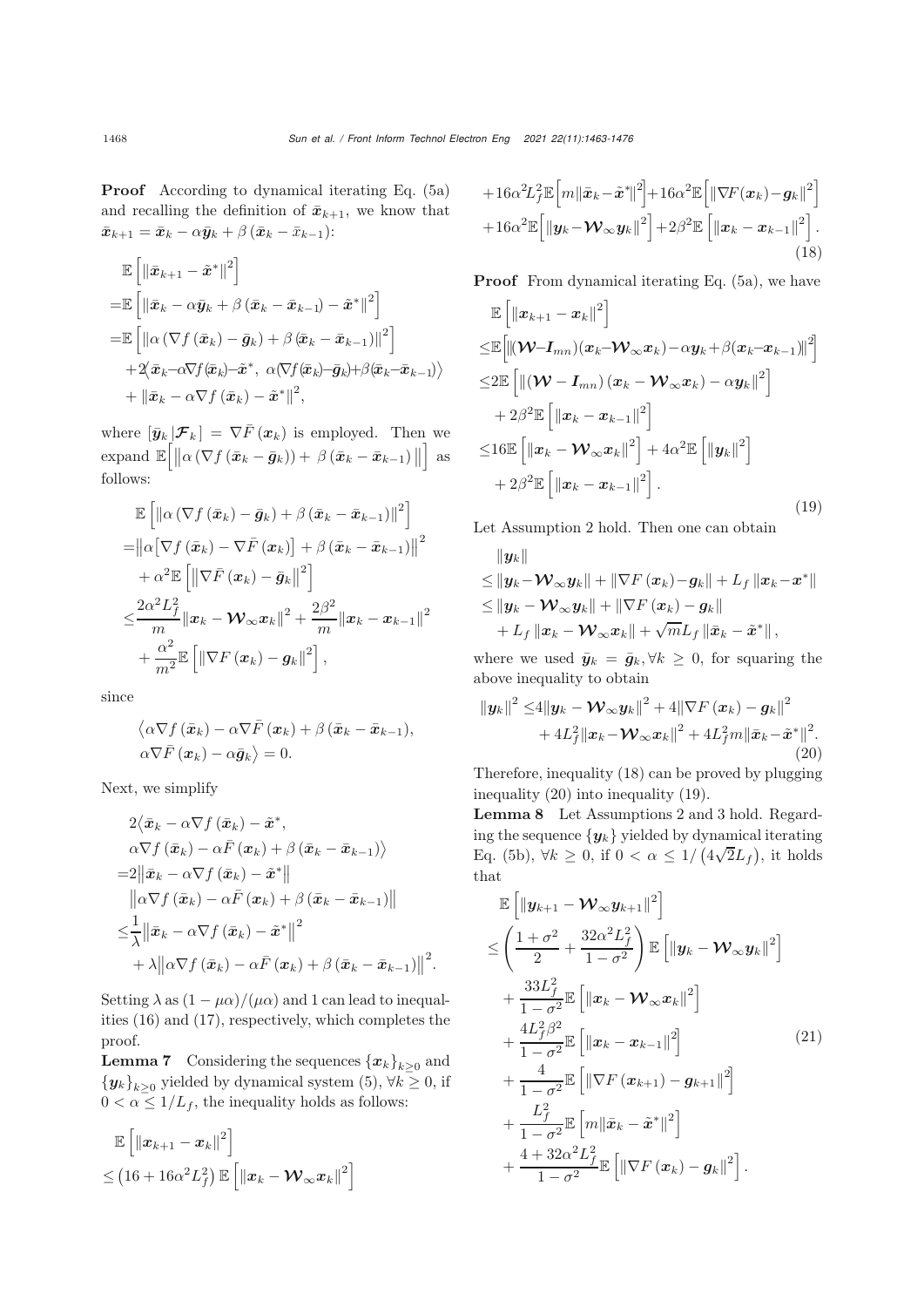**Proof** From inequality [\(21\)](#page-5-3), we can obtain

<span id="page-6-1"></span>
$$
\begin{aligned} &\mathbb{E}\left[\left\|\boldsymbol{y}_{k+1}-\boldsymbol{\mathcal{W}}_\infty\boldsymbol{y}_{k+1}\right\|^2\right] \\ =&\mathbb{E}\Big[\|(\boldsymbol{\mathcal{W}}-\boldsymbol{\mathcal{W}}_\infty)\left(\boldsymbol{y}_{k}-\boldsymbol{\mathcal{W}}_\infty\boldsymbol{y}_{k}\right) \\ &+\left(\boldsymbol{I}_{mn}-\boldsymbol{\mathcal{W}}_\infty\right)\left(\boldsymbol{g}_{k+1}+\boldsymbol{g}_{k}\right)\|^2\Big]. \end{aligned}
$$

Then we employ  $||I_{mn} - \mathcal{W}_{\infty}|| = 1$  and Young's<br>inequality to set n as  $(1 - \sigma^2)/(2\sigma^2)$  in the above inequality to set  $\eta$  as  $(1 - \sigma^2)/(2\sigma^2)$  in the above equality, and obtain

$$
\mathbb{E}\left[\left\|\boldsymbol{y}_{k+1}-\boldsymbol{\mathcal{W}}_{\infty}\boldsymbol{y}_{k+1}\right\|^{2}\right] \n\leq \frac{1+\sigma^{2}}{2}\mathbb{E}\left[\left\|\boldsymbol{y}_{k}-\boldsymbol{\mathcal{W}}_{\infty}\boldsymbol{y}_{k}\right\|^{2}\right] \n+\frac{2}{1-\sigma^{2}}\mathbb{E}\left[\left\|\boldsymbol{g}_{k+1}-\boldsymbol{g}_{k}\right\|^{2}\right].
$$
\n(22)

Next we expand  $\mathbb{E}\left[\left\|\boldsymbol{g}_{k+1}-\boldsymbol{g}_{k}\right\|^{2}\right]$  as

<span id="page-6-0"></span>
$$
\mathbb{E}\left[\left\|\boldsymbol{g}_{k+1}-\boldsymbol{g}_{k}\right\|^{2}\right] \n\leq 2\mathbb{E}\left[\left\|\boldsymbol{g}_{k+1}-\nabla F\left(\boldsymbol{x}_{k+1}\right)\right\|^{2}\right] + 2\mathbb{E}\left[\left\|\nabla F\left(\boldsymbol{x}_{k}\right)-\boldsymbol{g}_{k}\right\|^{2}\right] \n+ 2\mathbb{E}\left[\left\|\nabla F\left(\boldsymbol{x}_{k+1}\right)-\nabla F\left(\boldsymbol{x}_{k}\right)\right\|^{2}\right] \n+ 4\mathbb{E}\left[\left\langle \boldsymbol{g}_{k+1}-\nabla F\left(\boldsymbol{x}_{k+1}\right), \nabla F\left(\boldsymbol{x}_{k}\right)-\boldsymbol{g}_{k}\right\rangle\right] \n\leq 2L_{f}^{2}\mathbb{E}\left[\left\|\boldsymbol{x}_{k+1}-\boldsymbol{x}_{k}\right\|^{2}\right] + 2\mathbb{E}\left[\left\|\boldsymbol{g}_{k+1}-\nabla F\left(\boldsymbol{x}_{k+1}\right)\right\|^{2}\right] \n+ 2\mathbb{E}\left[\left\|\nabla F\left(\boldsymbol{x}_{k}\right)-\boldsymbol{g}_{k}\right\|^{2}\right],
$$
\n(23)

where in inequality [\(23\)](#page-6-0), we use the fact that

<span id="page-6-3"></span>
$$
\mathbb{E}\Big[\langle \boldsymbol{g}_{k+1}-\nabla F\left(\boldsymbol{x}_{k+1}\right),\nabla F\left(\boldsymbol{x}_{k}\right)-\boldsymbol{g}_{k}\rangle\Big]=0.
$$

Using the bound of inequality [\(23\)](#page-6-0) in inequality [\(22\)](#page-6-1), we obtain inequality [\(21\)](#page-5-3), which completes the proof. **Lemma 9** Considering  $\{r_k\}$ , the following holds:

<span id="page-6-4"></span>
$$
\mathbb{E}\left[r_{k+1}\right] \leq \left(1 - \frac{1}{P}\right) \mathbb{E}\left[r_k\right] + \frac{2}{p} \mathbb{E}\left[m\|\bar{\boldsymbol{x}}_k - \tilde{\boldsymbol{x}}^*\|^2\right] + \frac{2}{p} \mathbb{E}\left[\|\boldsymbol{x}_k - \boldsymbol{\mathcal{W}}_{\infty} \boldsymbol{x}_k\|^2\right].
$$
\n(24)

**Proof** From Algorithm 1, if  $j = t_{k+1}^i$ , then  $v_{k+1}^{i,j} =$ <br> $x_{k+1}^{i,j}$  and  $v_{k+1}^{i,j} = v_k^{i,j}$ . Then we can obtain

$$
\mathbb{E}\left[r_{k+1}\right] = \frac{1}{p_i} \sum_{j=1}^{p_i} \mathbb{E}\left[\left\|\mathbf{v}_{k+1}^{i,j} - \tilde{\mathbf{x}}^*\right\|^2\right] = \frac{1}{p_i} \sum_{j=1}^{p_i} \mathbb{E}\left[\left(1 - \frac{1}{p_i}\right) \left\|\mathbf{v}_{k+1}^{i,j} - \tilde{\mathbf{x}}^*\right\|^2 + \frac{1}{p_i} \left\|\mathbf{x}_k^i - \tilde{\mathbf{x}}^*\right\|^2\right]
$$

$$
= \left(1 - \frac{1}{p_i}\right) r_k^i + \frac{1}{p_i} \|x_k^i - \tilde{x}^*\|^2
$$
  

$$
\leq \left(1 - \frac{1}{P}\right) r_k^i + \frac{2}{p} \|x_k^i - \bar{x}_k\|^2 + \frac{2}{p} \|\bar{x}_k - \tilde{x}^*\|^2.
$$

In the next lemma, we derive an upper bound on  $\mathbb{E}\left[\left\|\boldsymbol{g}_k - \nabla F\left(\boldsymbol{x}_k\right)\right\|^2\right],$  and then define  $r_k^i =$  $\frac{1}{p_i} \sum_{j=1}^{p_i}$  $v_k^{i,j} - \tilde{x}^*$  and  $r_k = \sum_i^m r_k^i$ , recalling that  $P = \max_{i}^{n} \{p_i\}$  and  $p = \min_{i} \{p_i\}.$ 

<span id="page-6-2"></span>Lemma 10 Let Assumption [2](#page-2-1) hold. Considering the sequence  ${g_k}$  yielded by dynamical system [\(5\)](#page-3-4),  $\forall k \geq 0$ , the inequality is obtained as follows:

<span id="page-6-6"></span>
$$
\mathbb{E}\left[\left\|\boldsymbol{g}_{k}-\nabla F\left(\boldsymbol{x}_{k}\right)\right\|^{2}\right] \leq 4L_{f}^{2}\mathbb{E}\left[\left\|\boldsymbol{x}_{k}-\boldsymbol{\mathcal{W}}_{\infty}\boldsymbol{x}_{k}\right\|^{2}\right] + 4L_{f}^{2}\mathbb{E}\left[m\left\|\bar{\boldsymbol{x}}_{k}-\tilde{\boldsymbol{x}}^{*}\right\|^{2}\right] + 2L_{f}^{2}\mathbb{E}\left[r_{k}\right].
$$
\n(25)

Proof Recalling Algorithm 1, we obtain

$$
\mathbb{E}\left[\left\|\boldsymbol{g}_{k}^{i}-\nabla f_{i}\left(\boldsymbol{x}_{k}^{i}\right)\right\|^{2}\right] \n= \mathbb{E}\left[\left\|\nabla f_{i}^{q_{k}^{i}}\left(\boldsymbol{x}_{k}^{i}\right)-\nabla f_{i}^{q_{k}^{i}}\left(\boldsymbol{v}_{k}^{i}\right)-\nabla f_{i}\left(\boldsymbol{x}_{k}^{i}\right)\right. \right. \\ \left. +\frac{1}{p_{i}}\sum_{j=1}^{p_{i}}\nabla f_{i}^{j}\left(\boldsymbol{v}_{k}^{i,j}\right)\right\|^{2}\right] \n\leq \mathbb{E}\left[\left\|\nabla f_{i}^{t_{k}^{i}}\left(\boldsymbol{x}_{k}^{i}\right)-\nabla f_{i}^{t_{k}^{i}}\left(\boldsymbol{v}_{k}^{i}\right)\right\|^{2}\right] \n= \frac{1}{p_{i}}\sum_{j=1}^{p_{i}}\left\|\nabla f_{i}^{j}\left(\boldsymbol{x}_{k}^{i}\right)-\nabla f_{i}^{j}(\tilde{\boldsymbol{x}}^{*})+\nabla f_{i}^{j}(\tilde{\boldsymbol{x}}^{*})-\nabla f_{i}^{j}\left(\boldsymbol{v}_{k}^{i}\right)\right\|^{2} \n\leq 2\left\|\nabla f_{i}\left(\boldsymbol{x}_{k}^{i}\right)-\nabla f_{i}\left(\tilde{\boldsymbol{x}}^{*}\right)\right\|^{2} + 2\left\|\nabla f_{i}^{j}\left(\tilde{\boldsymbol{x}}^{*}\right)-\nabla f_{i}^{j}\left(\boldsymbol{v}_{k}^{i}\right)\right\|^{2} \n\leq 2L_{f}^{2}\left\|\boldsymbol{x}_{k}^{i}-\tilde{\boldsymbol{x}}^{*}\right\|^{2} + 2L_{f}^{2}\left\|\boldsymbol{v}_{k}^{i}-\tilde{\boldsymbol{x}}^{*}\right\|^{2} \n\leq 4L_{f}^{2}\left\|\boldsymbol{x}_{k}^{i}-\tilde{\boldsymbol{x}}_{k}\right\|^{2} + 4L_{f}^{2}\left\|\bar{\boldsymbol{x}}_{k}-\tilde{\boldsymbol{x}}^{*}\right\|^{2} + 2L_{f}^{2}r_{k}^{i}.
$$

<span id="page-6-5"></span>Corollary 1 Let Assumptions [2](#page-2-1) and [3](#page-2-0) hold. Considering the sequence  ${g_k}_{k>0}$  yielded by dynamical system [\(5\)](#page-3-4),  $\forall k \geq 0$ , we can obtain

$$
\mathbb{E}\left[\left\|\boldsymbol{g}_{k+1}-\nabla F\left(\boldsymbol{x}_{k+1}\right)\right\|^{2}\right] \n\leq \left(8L_{f}^{2}\sigma^{2}+\frac{4L_{f}^{2}}{p}+16L_{f}^{2}\alpha^{2}L_{f}^{2}\right)\mathbb{E}\left[\left\|\boldsymbol{x}_{k}-\boldsymbol{\mathcal{W}}_{\infty}\boldsymbol{x}_{k}\right\|^{2}\right] \n+16L_{f}^{2}\alpha^{2}\mathbb{E}\left[\left\|\boldsymbol{y}_{k}-\boldsymbol{\mathcal{W}}_{\infty}\boldsymbol{y}_{k}\right\|^{2}\right]+32L_{f}^{2}\beta^{2}\mathbb{E}\left[\left\|\boldsymbol{x}_{k}-\boldsymbol{x}_{k-1}\right\|^{2}\right] \n+\left(2+\frac{1}{p}\right)4L_{f}^{2}\mathbb{E}\left[m\left\|\bar{\boldsymbol{x}}_{k}-\tilde{\boldsymbol{x}}^{*}\right\|^{2}\right]+\left(1-\frac{1}{p}\right)2L_{f}^{2}\mathbb{E}[r_{k}] \n+\frac{4L_{f}^{2}\alpha^{2}}{m}\mathbb{E}\left[\left\|\nabla F\left(\boldsymbol{x}_{k}\right)-\boldsymbol{g}_{k}\right\|^{2}\right].
$$
\n(26)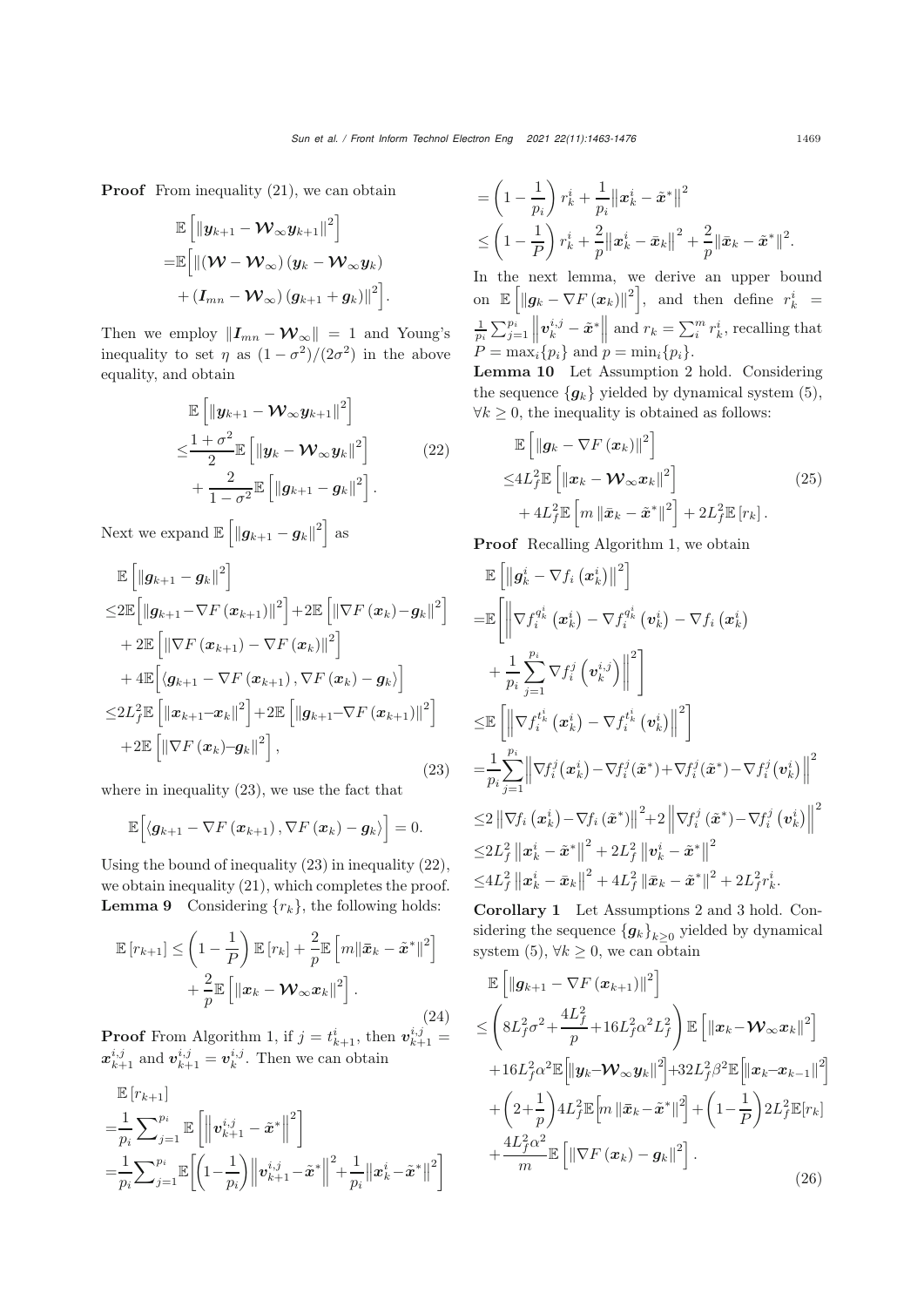Proof From Lemma [10,](#page-6-2) it is straightforward to obtain

<span id="page-7-0"></span>
$$
\mathbb{E}\left[\left\|\boldsymbol{g}_{k+1}-\nabla F\left(\boldsymbol{x}_{k+1}\right)\right\|^2\right] \n\leq 4L_f^2 \mathbb{E}\left[\left\|\boldsymbol{x}_{k+1}-\boldsymbol{\mathcal{W}}_{\infty}\boldsymbol{x}_{k+1}\right\|^2\right] \n+ 4L_f^2 \mathbb{E}\left[m\left\|\bar{\boldsymbol{x}}_{k+1}-\tilde{\boldsymbol{x}}^*\right\|^2\right] + 2L_f^2 \mathbb{E}\left[r_{k+1}\right].
$$

Then, we can expand the above inequality by plugging inequalities  $(15)$ ,  $(16)$ , and  $(24)$ , from Lemmas [5,](#page-4-4) [6,](#page-4-5) and [9,](#page-6-4) respectively, which completes the proof.

## 3.3 Main results

To summarize, the bound of the gradient variance is obtained to process the inequality, which is obtained from dynamical system [\(5\)](#page-3-4), and then we start to derive the convergence rate of the proposed algorithm. First, the upper bounds on  $\mathbb{E}\left[\left\|\boldsymbol{g}_k-\nabla F\left(\boldsymbol{x}_k\right)\right\|^2\right]$  and  $\mathbb{E}\left[\left\|\boldsymbol{g}_{k+1}-\nabla F\left(\boldsymbol{x}_{k+1}\right)\right\|^2\right]$ are obtained from Lemma [10](#page-6-2) and Corollary [1,](#page-6-5) respectively, and then  $\forall k \geq 0$ , we have

$$
\mathbb{E}\left[\left\|\mathbf{y}_{k+1}-\mathbf{\mathcal{W}}_{\infty}\mathbf{y}_{k+1}\right\|^{2}\right] \n\leq \left(32\sigma^{2}+\frac{16}{p}+55+\frac{2}{m}\right)\frac{L_{f}^{2}}{1-\sigma^{2}}\mathbb{E}\left[\left\|\mathbf{x}_{k}-\mathbf{\mathcal{W}}_{\infty}\mathbf{x}_{k}\right\|^{2}\right] \n+\frac{132L_{f}^{2}\beta^{2}}{1-\sigma^{2}}\mathbb{E}\left[\left\|\mathbf{x}_{k}-\mathbf{x}_{k-1}\right\|^{2}\right] \n+\frac{L_{f}^{2}}{1-\sigma^{2}}\left(18-\frac{8}{p}+\frac{1}{m}\right)\mathbb{E}[r_{k}] \n+\left(\frac{1+\sigma^{2}}{2}+\frac{96\alpha^{2}L_{f}^{2}}{1-\sigma^{2}}\right)\mathbb{E}\left[\left\|\mathbf{y}_{k}-\mathbf{\mathcal{W}}_{\infty}\mathbf{y}_{k}\right\|^{2}\right] \n+\frac{L_{f}^{2}}{1-\sigma^{2}}\left(53+\frac{16}{p}+\frac{2}{m}\right)\mathbb{E}\left[m\left\|\bar{\mathbf{x}}_{k}-\tilde{\mathbf{x}}^{*}\right\|^{2}\right].
$$
\n(27)

Second, we refine the following inequality by applying the upper bound on  $\mathbb{E}\left[\left\|\boldsymbol{g}_k - \nabla F\left(\boldsymbol{x}_k\right)\right\|^2\right]$ from Lemma [10:](#page-6-2)  $\forall k \geq 0$ ,

$$
\mathbb{E}\left[\left\|\boldsymbol{x}_{k+1}-\boldsymbol{x}_{k}\right\|^{2}\right] \n\leq \left(16+80\alpha^{2}L_{f}^{2}\right)\mathbb{E}\left[\left\|\boldsymbol{x}_{k}-\boldsymbol{\mathcal{W}}_{\infty}\boldsymbol{x}_{k}\right\|^{2}\right] \n+2\beta^{2}\mathbb{E}\left[\left\|\boldsymbol{x}_{k}-\boldsymbol{x}_{k-1}\right\|^{2}\right]+16\alpha^{2}\mathbb{E}\left[\left\|\boldsymbol{y}_{k}-\boldsymbol{\mathcal{W}}_{\infty}\boldsymbol{y}_{k}\right\|^{2}\right] \n+80\alpha^{2}L_{f}^{2}\mathbb{E}\left[m\left\|\bar{\boldsymbol{x}}_{k}-\tilde{\boldsymbol{x}}^{*}\right\|^{2}\right]+32\alpha^{2}L_{f}^{2}\mathbb{E}\left[r_{k}\right].
$$
\n(28)

Next, combining inequalities [\(17\)](#page-4-3) and [\(25\)](#page-6-6) yields

$$
\mathbb{E}\left[m\left\|\bar{\boldsymbol{x}}_{k+1}-\tilde{\boldsymbol{x}}^{*}\right\|^{2}\right]
$$

$$
\leq (1 - \mu\alpha) \mathbb{E} \left[ m \left\| \bar{x}_{k+1} - \tilde{x}^* \right\|^2 \right] \n+ \frac{2\alpha L_f^2}{\mu} \mathbb{E} \left[ \left\| \bar{x}_k - \mathcal{W}_\infty \bar{x}_k \right\|^2 \right] \n+ \frac{2\beta^2}{\mu\alpha} \mathbb{E} \left[ \left\| \bar{x}_k - \bar{x}_{k-1} \right\|^2 \right] + \frac{\alpha^2}{m} 4L_f^2 \mathbb{E} \left[ \left\| \bar{x}_k - \mathcal{W}_\infty \bar{x}_k \right\|^2 \right] \n+ 4\frac{\alpha^2}{m} L_f^2 \mathbb{E} \left[ m \left\| \bar{x}_k - \tilde{x}^* \right\|^2 \right] + 2\frac{\alpha^2}{m} L_f^2 \mathbb{E} \left[ r_k \right] \n\leq \left( 1 - \mu\alpha + \frac{4L_f^2\alpha^2}{m} \right) \mathbb{E} \left[ m \left\| \bar{x}_k - \tilde{x}^* \right\|^2 \right] \n+ \alpha L_f^2 \left( \frac{2}{\mu} + \frac{4\alpha}{m} \right) \mathbb{E} \left[ \left\| \bar{x}_k - \mathcal{W}_\infty \bar{x}_k \right\|^2 \right] \n+ \frac{2\beta^2}{\mu\alpha} \mathbb{E} \left[ \left\| \bar{x}_k - \bar{x}_{k-1} \right\|^2 \right] + 2\frac{\alpha^2}{m} L_f^2 \mathbb{E} \left[ r_k \right] \n\leq \left( 1 - \mu\alpha + \frac{4L_f^2\alpha^2}{m} \right) \mathbb{E} \left[ m \left\| \bar{x}_k - \tilde{x}^* \right\|^2 \right] \n+ \alpha L_f^2 \left( \frac{2}{\mu} + \frac{4\alpha}{m} \right) \mathbb{E} \left[ \left\| \bar{x}_k - \mathcal{W}_\infty \bar{x}_k \right\|^2 \right] \n+ \frac{2\beta^2}{\mu\alpha} \mathbb{E} \left[ \left\| \bar{x}_k - \bar{x}_{k-1} \right\|^2 \right] + \frac{2L_f^2\alpha^2}{m} \mathbb{E} \
$$

If  $0 < \alpha \leq 1/(2\mu)$ , then  $2/\mu + 4\alpha/m \leq 4/\mu$ ; if  $0 < \alpha \leq \mu m/(8L^2)$ , then  $1 - \mu \alpha + 4L_f^2 \alpha^2/m \leq$ <br>1 =  $\mu \alpha/2$ . Therefore, we see obtain the following  $1 - \mu \alpha/2$ . Therefore, we can obtain the following inequality:

<span id="page-7-2"></span>
$$
\mathbb{E}\left[m\left\|\bar{\mathbf{x}}_{k+1}-\tilde{\mathbf{x}}^{*}\right\|^{2}\right] \n\leq \left(1-\frac{\mu\alpha}{2}\right)\mathbb{E}\left[m\left\|\bar{\mathbf{x}}_{k}-\tilde{\mathbf{x}}^{*}\right\|^{2}\right] \n+\frac{4\alpha L_{f}^{2}}{\mu}\mathbb{E}\left[\left\|\mathbf{x}_{k}-\mathbf{W}_{\infty}\mathbf{x}_{k}\right\|^{2}\right] \n+\frac{2\beta^{2}}{\mu\alpha}\mathbb{E}\left[\left\|\mathbf{x}_{k}-\mathbf{x}_{k-1}\right\|^{2}\right]+\frac{2L_{f}^{2}\alpha^{2}}{m}\mathbb{E}\left[r_{k}\right].
$$
\n(29)

Now we combine inequalities [\(14\)](#page-4-0), [\(24\)](#page-6-3), [\(27\)](#page-7-0), and [\(28\)](#page-7-1) with inequality [\(29\)](#page-7-2) as a linear matrix to prepare for the subsequent derivation.

**Proposition 1** Let Assumptions [1–](#page-2-2)[3](#page-2-0) hold.  $\forall k \geq 1$ , the following inequality holds entry-wise:

$$
J_{k+1} \le G_{\alpha} J_k, \tag{30}
$$

<span id="page-7-1"></span>where  $J_k \in \mathbb{R}^5$  is given by

<span id="page-7-3"></span>
$$
J_k = \left[\begin{array}{c} \mathbb{E}\left[\left\|\boldsymbol{x}_k - \boldsymbol{\mathcal{W}}_{\infty} \boldsymbol{x}_k\right\|^2\right] \\ \mathbb{E}\left[\left\|\boldsymbol{x}_k - \boldsymbol{x}_{k-1}\right\|^2\right] \\ \mathbb{E}\left[\left\|\boldsymbol{y}_k - \boldsymbol{\mathcal{W}}_{\infty} \boldsymbol{y}_k\right\|^2\right] \\ \mathbb{E}\left[\left\|\boldsymbol{m}\right\|\bar{\boldsymbol{x}}_k - \tilde{\boldsymbol{x}}^*\right\|^2\right] \\ \mathbb{E}\left[r_k\right] \end{array}\right],
$$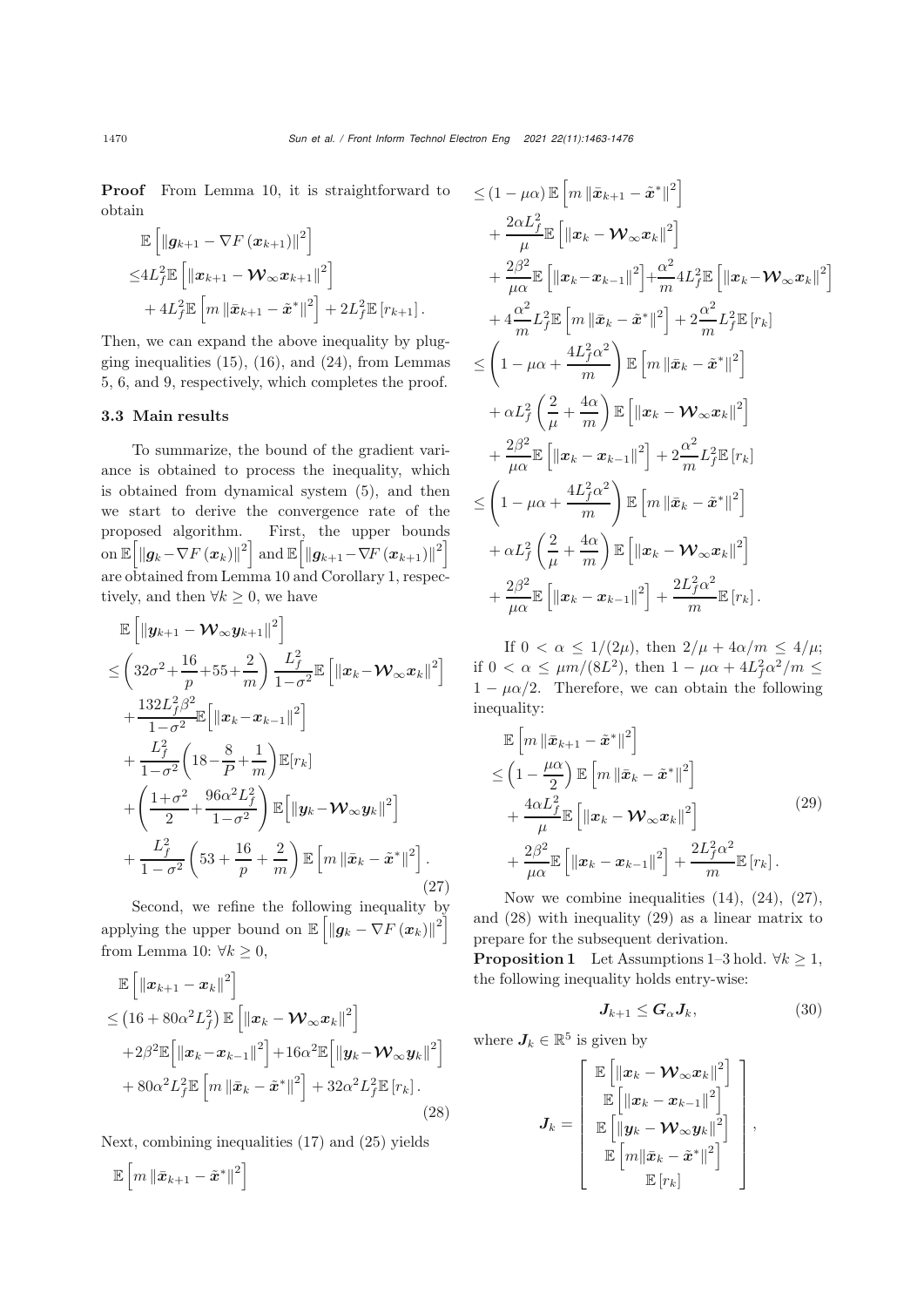<span id="page-8-2"></span> $\frac{6}{2}$ 

and  $G_{\alpha} \in \mathbb{R}^{5 \times 5}$  is given at the bottom of this page, where  $a_1 = 16/p + 55 + 2/m, a_2 = 16/p + 53 +$  $2/m, a_3 = 18 - 8/P + 1/m$ . Obviously, it is feasible to obtain the range of  $\alpha$  to satisfy  $\rho(\mathbf{G}_{\alpha}) < 1$ . To achieve this, we go to the next lemma.

**Lemma 11** Let  $H \in \mathbb{R}^{d \times d}$  and  $x \in \mathbb{R}^d$  be nonnegative matrix and positive vector, respectively. For  $\gamma > 0$ , if  $Hx \leq \gamma x$ , then  $\rho(H) \leq |||H|||_{\infty}^{x} \leq \gamma$ .<br>Theorem 1. Let Assumptions 1.2 hold If step Theorem 1 Let Assumptions [1](#page-2-2)[–3](#page-2-0) hold. If stepsize  $\alpha$  satisfies  $0 < \alpha < \frac{p}{P} \frac{(1-\sigma^2)^2}{549QL_f}$ , the proposed algorithm is linearly convergent.

**Proof** Let positive vector  $\boldsymbol{\delta} = [\delta_1, \delta_2, \delta_3, \delta_4, \delta_5]^{\mathrm{T}}$ .<br>The linear matrix inequality holds as follows: The linear matrix inequality holds as follows:

$$
\boldsymbol{G}_{\alpha}\boldsymbol{\delta}<\boldsymbol{\delta},
$$

which can be equivalently written as the following inequalities:

$$
0 < \frac{1 - \sigma^2}{2} - \frac{4\beta^2}{1 - \sigma^2} \frac{\delta_2}{\delta_1} - \frac{4\alpha^2}{1 - \sigma^2} \frac{\delta_3}{\delta_1},\tag{31}
$$

<span id="page-8-5"></span>
$$
0 < (1 - 2\beta^2) - (16 + 80\alpha^2 L_f^2) \frac{\delta_1}{\delta_2} - 16\alpha^2 \frac{\delta_3}{\delta_2} - 80\alpha^2 L_f^2 \frac{\delta_4}{\delta_2} - 32\alpha^2 L_f^2 \frac{\delta_5}{\delta_2},
$$
\n(32)

<span id="page-8-3"></span>
$$
0 < \left(\frac{1-\sigma^2}{2} - \frac{96\alpha^2 L_f^2}{1-\sigma^2}\right)\delta_3 - \frac{L_f^2}{1-\sigma^2} \left(32\sigma^2 + a_1\right)\delta_1 - \frac{L_f^2}{1-\sigma^2}a_2\delta_4 - \frac{L_f^2}{1-\sigma^2}a_3\delta_5,
$$
\n(33)

<span id="page-8-1"></span>
$$
0 < \frac{\mu\alpha}{2} - \frac{4\alpha L_f^2}{\mu} \frac{\delta_1}{\delta_4} - \frac{2\beta^2}{\mu\alpha} \frac{\delta_2}{\delta_4} - \frac{2L_f^2\alpha^2}{m} \frac{\delta_5}{\delta_4},\tag{34}
$$

<span id="page-8-0"></span>
$$
0 < \frac{1}{P} - \frac{2}{p} \frac{\delta_1}{\delta_5} - \frac{2}{p} \frac{\delta_4}{\delta_5}.\tag{35}
$$

It is evident that for the right-hand sides (RHSs) of inequalities  $(31)$ – $(35)$  to be positive, we can bound the range of  $\alpha$ . First, we are supposed to fix vector *δ*, which is positive and independent of α and β. We can set  $\delta_1 = 1$ ,  $\delta_2 = 17$ , and  $Q = L_f/\mu$ , and the following inequality is obtained from inequality [\(34\)](#page-8-1):

$$
\frac{2\beta^2}{\mu\alpha} \frac{\delta_2}{\delta_4} < \frac{\mu\alpha}{2} - \frac{4\alpha L_f^2}{\mu} \frac{\delta_1}{\delta_4} - \frac{2L_f^2 \alpha^2}{m} \frac{\delta_5}{\delta_4}.\tag{36}
$$

Because the RHS of inequality [\(36\)](#page-8-2) is positive, it is straightforward that

$$
\delta_4 > \frac{8L_f^2}{\mu^2} \delta_1 = 8Q^2.
$$
 (37)

Therefore, we set  $\delta_4 = 80Q^2$ , and obtain the following inequality because the RHS of inequality [\(35\)](#page-8-0) is positive:

$$
\delta_5 > \frac{2P}{p} (\delta_1 + \delta_4) = \frac{2P}{p} + \frac{160P}{p} Q^2.
$$
 (38)

We denote  $\delta_5 = 164PQ^2/p$ . Then, from inequality [\(33\)](#page-8-3), we obtain

<span id="page-8-4"></span>
$$
\frac{132L_f^2{\beta}^2}{1-\sigma^2}\delta_2 + \frac{96\alpha^2 L_f^2}{1-\sigma^2}\delta_3
$$
  

$$
< \frac{1-\sigma^2}{2}\delta_3 - \left(\frac{105L_f^2}{1-\sigma^2}\delta_1 + \frac{71L_f^2}{1-\sigma^2}\delta_4 + \frac{19L_f^2}{1-\sigma^2}\delta_5\right).
$$
(39)

Because the RHS of inequality [\(39\)](#page-8-4) is positive, the following inequality is obtained:

$$
\delta_3 > \frac{2L_f^2}{\left(1 - \sigma^2\right)^2} \left(105 + 5680Q^2 + \frac{3116PQ^2}{p}\right). \tag{40}
$$

Because  $105 + 5680Q^2 + 3116PQ^2/p < 8901PQ^2/p,$ <br> $18950L^2$ ,  $PQ^2$ ,  $\frac{18950L^2}{PQ^2}$ ,  $\frac{1}{2}$ we can set  $\delta_3 = \frac{18050L_f^2}{(1-\sigma^2)^2}$  $\frac{PQ^2}{p}$ . Until now, we have fixed values of  $\delta_1-\delta_5$  as follows:

$$
\delta_1 = 1, \quad \delta_2 = 17, \quad \delta_3 = \frac{18050L_f^2}{(1 - \sigma^2)^2} \frac{PQ^2}{p},
$$
  

$$
\delta_4 = 80Q^2, \quad \delta_5 = \frac{164PQ^2}{p}.
$$
 (41)

The range of  $\alpha$  that satisfies forward inequalities can

$$
\pmb{G}_{\alpha} = \begin{bmatrix} \frac{1-\sigma^2}{2} & \frac{4\beta^2}{1-\sigma^2} & \frac{4\alpha^2}{1-\sigma^2} & 0 & 0\\ 16+80\alpha^2L_f^2 & 2\beta^2 & 16\alpha^2 & 80\alpha^2L_f^2 & 32\alpha^2L_f^2\\ \frac{L_f^2}{1-\sigma^2}\left(32\sigma^2+a_1\right) & \frac{132L_f^2\beta^2}{1-\sigma^2} & \frac{1+\sigma^2}{2}+\frac{96\alpha^2}{1-\sigma^2} & \frac{L_f^2}{1-\sigma^2}a_2 & \frac{L_f^2}{1-\sigma^2}a_3\\ \frac{4\alpha L_f^2}{\frac{\mu}{p}} & \frac{2\beta^2}{\mu\alpha} & 0 & 1-\frac{\mu\alpha}{2} & \frac{2L_f^2\alpha^2}{m}\\ \frac{2}{p} & 0 & 0 & \frac{2}{p} & 1-\frac{1}{p} \end{bmatrix}.
$$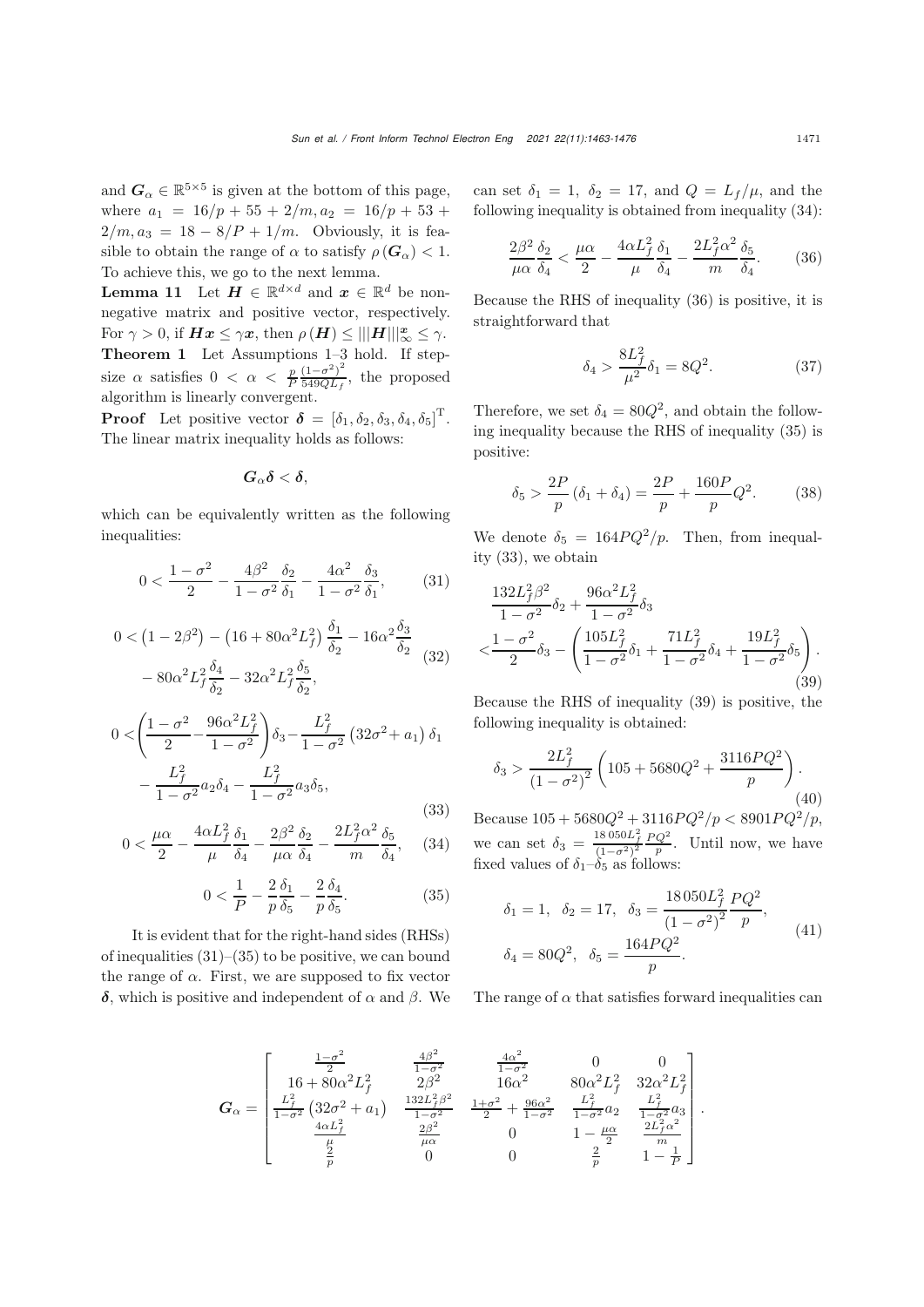thus be found. From inequality [\(31\)](#page-7-3), we obtain

$$
\begin{cases} \frac{4\beta^2}{1-\sigma^2}\delta_2 < \frac{1-\sigma^2}{2}\delta_1 - \frac{4\alpha^2}{1-\sigma^2}\delta_3, \\ \alpha^2 < \frac{(1-\sigma^2)^2}{8}\frac{\delta_1}{\delta_3}. \end{cases}
$$

Then we have

$$
\alpha < \sqrt{\frac{(1 - \sigma^2)^2}{8} \frac{\delta_1}{\delta_3}} = \sqrt{\frac{(1 - \sigma^2)^2}{8} \frac{(1 - \sigma^2)^2}{18050L_f^2}} = \frac{(1 - \sigma^2)^2}{380} \frac{\sqrt{p}}{\sqrt{PQ}}.
$$
\n(42)

From inequality [\(32\)](#page-8-5), we obtain

$$
\alpha < \sqrt{\frac{1}{80L_f^2 \delta_1 + 16\delta_3 + 80L_f^2 \delta_4 + 32L_f^2 \delta_5}}
$$
\n
$$
\Leftarrow \alpha < \sqrt{\frac{1}{\left(80 + 16\frac{18050PQ^2}{(1 - \sigma^2)^2 p} + 6400Q^2 + \frac{5248PQ^2}{p}\right)L_f^2}
$$
\n
$$
\Leftarrow \alpha < \sqrt{\frac{(1 - \sigma^2)^2 p}{300528PQ^2L_f^2}} \Leftrightarrow \alpha < \frac{1 - \sigma^2}{12\sqrt{2087}} \frac{\sqrt{p}}{\sqrt{PQL_f}}.
$$
\n(43)

From inequality [\(33\)](#page-8-3), we can obtain

$$
\frac{96\alpha^2 L_f^2}{1-\sigma^2} \delta_3 < \frac{1-\sigma^2}{2} \delta_3 - \frac{L_f^2}{1-\sigma^2} (105\delta_1 + 71\delta_4 + 19\delta_5)
$$
  

$$
\Leftarrow \frac{96\alpha^2 L_f^2}{1-\sigma^2} \delta_3 < \frac{1-\sigma^2}{2} \delta_3 - \frac{L_f^2}{1-\sigma^2} \frac{8901PQ^2}{p}
$$
  

$$
\Leftarrow \frac{96\alpha^2 L_f^2}{1-\sigma^2} < \frac{1-\sigma^2}{2} - \frac{8901(1-\sigma^2)}{18050} = \frac{62(1-\sigma^2)}{9025}
$$
  

$$
\Leftrightarrow \alpha < \frac{\sqrt{31}(1-\sigma^2)}{380\sqrt{3}L_f}.
$$
(44)

Finally, we can obtain the following inequality by applying inequality [\(34\)](#page-8-1):

$$
\frac{4L_f^2\alpha}{\mu m}\delta_5<\delta_4-\frac{8L_f^2}{\mu^2}\delta_1-\frac{4\beta^2}{\mu^2\alpha^2}\delta_2.
$$

Then we can obtain inequalities as follows:

$$
\begin{cases}\n\alpha < \frac{\mu m}{4L_f^2} \frac{\delta_4}{\delta_5} - \frac{2m}{\mu} \frac{\delta_1}{\delta_5}, \\
\alpha < \frac{m}{4QL_f} \frac{80p}{164P} - \frac{2m}{\mu} \frac{p}{164PQ^2}, \\
\alpha < \frac{9}{82} \frac{p}{P} \frac{m}{QL_f}.\n\end{cases} \tag{45}
$$

Therefore,  $\alpha$  satisfies

<span id="page-9-0"></span>
$$
\alpha < \bar{\alpha} \triangleq \min\left\{ \frac{\left(1 - \sigma^2\right)^2}{380} \frac{\sqrt{p}}{\sqrt{PQ}}, \frac{1 - \sigma^2}{12\sqrt{2087}} \frac{\sqrt{p}}{\sqrt{PQL_f}}, \frac{\sqrt{31}\left(1 - \sigma^2\right)}{380\sqrt{3}L_f}, \frac{m}{QL_f} \frac{9p}{82P} \right\}
$$
\n
$$
\leq \alpha < \frac{p}{P} \frac{\left(1 - \sigma^2\right)^2}{549QL_f}.
$$

Next, we set  $\alpha = \frac{p}{P} \frac{(1-\sigma^2)^2}{560QL_f}$  according to the previous range of  $\alpha$  to obtain  $\beta$ . First, from inequality [\(31\)](#page-7-3), we have

$$
\frac{4\beta^2}{1-\sigma^2}\delta_2 < \frac{1-\sigma^2}{2} - \frac{4}{1-\sigma^2}\frac{18050}{(1-\sigma^2)^2} \frac{p}{P} \frac{(1-\sigma^2)^4}{313600}
$$

$$
= \frac{1-\sigma^2}{2} - \frac{p}{P} \frac{361(1-\sigma^2)}{1568}
$$

$$
\Leftarrow \frac{4\beta^2}{1-\sigma^2}\delta_2 < \frac{9 \times 47(1-\sigma^2)}{1568} \frac{p}{P}
$$

$$
\Leftarrow \beta < \frac{3\sqrt{47}(1-\sigma^2)}{56\sqrt{34}} \frac{\sqrt{p}}{\sqrt{P}}.
$$
(46)

Second, from inequality [\(32\)](#page-8-5), we have

$$
2\beta^2 \delta_2 < \delta_2 - 16\delta_1 - 80L_f^2 \delta_1 \alpha^2 - 16\delta_3 \alpha^2
$$
  
\n
$$
- 80L_f^2 \delta_4 \alpha^2 - 32L_f^2 \delta_5 \alpha^2
$$
  
\n
$$
\Leftarrow 2\beta^2 \delta_2 < 1 - \frac{p^2}{P^2} \frac{\left(1 - \sigma^2\right)^4}{3920Q^2} - \frac{p}{P} \frac{361\left(1 - \sigma^2\right)^2}{392}
$$
  
\n
$$
- \frac{p^2}{P^2} \frac{47\left(1 - \sigma^2\right)^4}{1568} - \frac{p}{P} \frac{82\left(1 - \sigma^2\right)^4}{4900}
$$
  
\n
$$
\Leftarrow \beta < \frac{\sqrt{1259}\left(1 - \sigma^2\right)}{280\sqrt{17}} \frac{\sqrt{p}}{\sqrt{P}}.
$$
\n(47)

Then from inequality [\(33\)](#page-8-3), we have

$$
\frac{132L_f^2\beta^2}{1-\sigma^2}\delta_2 \le \frac{1-\sigma^2}{2}\delta_3 - \frac{105L_f^2}{1-\sigma^2}\delta_1 - \frac{96\alpha^2L_f^2}{1-\sigma^2}\delta_3 \n- \frac{71L_f^2}{1-\sigma^2}\delta_4 - \frac{19L_f^2}{1-\sigma^2}\delta_5 \n\Leftarrow \frac{132L_f^2\beta^2}{1-\sigma^2}\delta_2 \le \frac{9025L_f^2}{1-\sigma^2}\frac{PQ^2}{p} - \frac{361}{196}\frac{PQ^2}{p}\frac{8904L_f^2}{1-\sigma^2} \n\Leftrightarrow \beta \le \frac{\sqrt{59}}{\sqrt{1122}}\frac{\sqrt{P}Q}{\sqrt{p}}.
$$
\n(48)

Finally, from inequality [\(34\)](#page-8-1), we have

<span id="page-9-1"></span>
$$
\begin{cases} \frac{4\beta^2}{\mu^2 \alpha^2} \delta_2 < \delta_4 - \frac{8L_f^2}{\mu^2} \delta_1 - \frac{4L_f^2 \alpha}{\mu m} \delta_5, \\ \beta < \frac{\sqrt{69} \left(1 - \sigma^2\right)^2}{560\sqrt{68}} \frac{p}{PQ}. \end{cases} \tag{49}
$$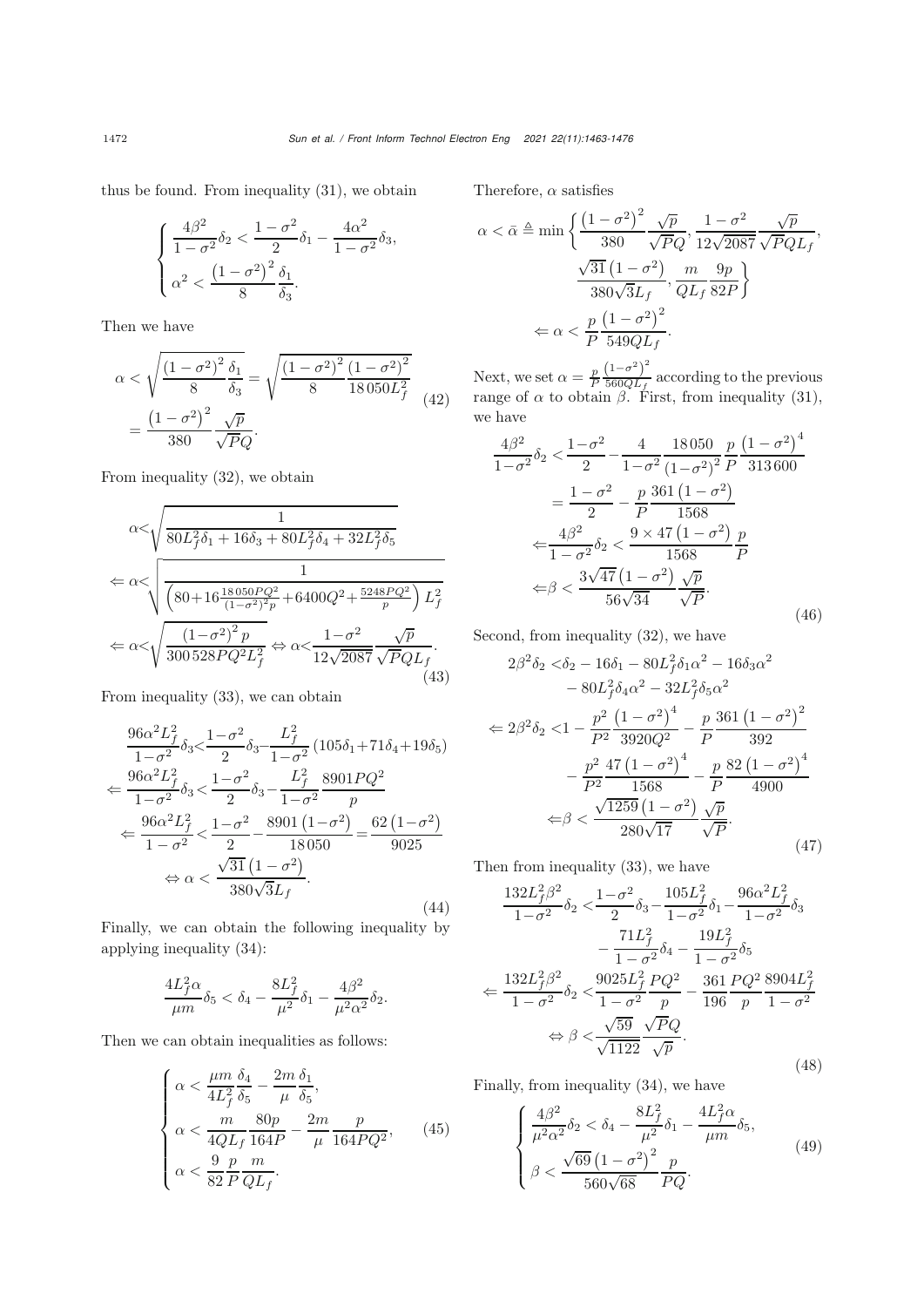Therefore, we obtain the range of  $\beta$  from inequalities  $(46)–(49)$  $(46)–(49)$  $(46)–(49)$  as follows:

$$
\beta < \bar{\beta} \stackrel{\Delta}{=} \min \left\{ \frac{3\sqrt{47p} \left(1 - \sigma^2\right)}{56\sqrt{34P}}, \frac{\sqrt{1259p} \left(1 - \sigma^2\right)}{280\sqrt{17P}}, \frac{\sqrt{59}}{\sqrt{1122}} \frac{\sqrt{PQ}}{\sqrt{p}}, \frac{\sqrt{69} \left(1 - \sigma^2\right)^2}{560\sqrt{68}} \frac{p}{PQ} \right\},\right\}
$$

which completes the proof.

Remark 2 It is worth emphasizing that this study does not establish explicit expression of the accelerated convergence rate from a theoretical point of view; the acceleration of the proposed algorithm can be demonstrated only from the practical point of view. The acceleration in this study can be observed through a series of experiments because this is still an open problem in recent literature [\(Xin et al., 2019a;](#page-13-18) [Li HQ et al., 2020](#page-12-16); [Lü et al.](#page-12-17), [2020;](#page-12-17) [Xin and Khan,](#page-13-14) [2020](#page-13-14); [Hu et al., 2021](#page-12-18)). Therefore, it would be worthwhile to analyze the acceleration from a theoretical point of view in future work.

## 4 Experimental results

In this section, we compare the proposed algorithm with other methods by solving some optimization problems, such as the distributed logistic regression problem, distributed least-squares regression problem, and distributed quadratic programming problem, to prove the proposed algorithm's practicability. The performances of all the tested algorithms are plotted by  $\frac{1}{m} \sum_{i=1}^{m} ||x_k^i - \tilde{x}^*||$ .

#### 4.1 Distributed logistic regression

This subsection illustrates the performance comparison between different algorithms. We set  $N = \sum_{i=1}^{m} q_i$  as the number of samples and allocate  $q_i$  to m agents on average, i.e.,  $q_i = N/m$ . The undirected network to distributed logistic regression problem is given as follows:

<span id="page-10-0"></span>
$$
\tilde{\boldsymbol{x}}^* = \arg\min_{\tilde{\boldsymbol{x}} \in \mathbb{R}^n} \left( \frac{\gamma}{2} ||\tilde{\boldsymbol{x}}||^2 + \sum_{i=1}^m \sum_{j=1}^{q_i} \log\left(1 + \exp\left(-b_{ij} \boldsymbol{c}_{ij}^{\mathrm{T}} \tilde{\boldsymbol{x}}\right)\right) \right), \tag{50}
$$

where  $c_{ij} \in \mathbb{R}^n$  is the j<sup>th</sup> sample and  $b_{ij} \in \{1, -1\}$  is the corresponding binary label. To avoid over-fitting, we add a regularization term. According to Eq. [\(50\)](#page-10-0), the local objective function  $f_i$  corresponding to P0 is written as follows:

$$
f_i(\tilde{\boldsymbol{x}}) = \frac{\gamma}{2} {\|\tilde{\boldsymbol{x}}\|}^2 + \sum_{j=1}^{q_i} \log \left(1 + \exp \left(-b_{ij} \boldsymbol{c}_{ij}^{\mathrm{T}} \tilde{\boldsymbol{x}}\right)\right).
$$
\n(51)

We aim to solve the logistic regression problem by choosing the Wisconsin breast cancer (diagnostic) dataset in the UCI Machine Learning Repository [\(Dua and Graff](#page-12-19), [2017](#page-12-19)). These samples are from a digitized image of a fine needle aspirate of a breast mass. By judging the average of distances from the center to points on the silhouette and the severity of concave portions of the contour, a patient's condition is predicted as malignant or benign. We randomly choose  $N = 500$  samples from the total of 683 dataset samples to train the discriminator  $\tilde{x}$  and suppose that samples are equally distributed to each agent; the rest of the samples are used for testing. Fig. [2](#page-10-1) presents the performance comparison of the proposed algorithm, GT-SAGA, and EXTRA over an undirected network. All step-sizes are set as  $\alpha = 0.05$  and the heavy-ball momentum acceleration term  $\beta = 0.05$  in all the algorithms is the same. The accuracy, in the vertical axis of Fig. [3,](#page-11-0) is the ratio of the number of correct predictions to the total number of samples in the testing set.

# 4.2 Least-squares method of distributed signal processing

This subsection studies a least-squares problem provided in [Li Z et al.](#page-12-20) [\(2019](#page-12-20)), which considers an undirected network of  $m = 10$  agents for an unknown signal  $\tilde{x} \in \mathbb{R}^n$  for the optimization problem:

<span id="page-10-2"></span>
$$
\min_{\tilde{\boldsymbol{x}} \in \mathbb{R}^n} \tilde{f}(\tilde{\boldsymbol{x}}) \triangleq \sum_{i=1}^m \frac{1}{2} ||C_i \tilde{\boldsymbol{x}} - \boldsymbol{d}_i||^2, \qquad (52)
$$



<span id="page-10-1"></span>Fig. 2 Logistic regression over an undirected network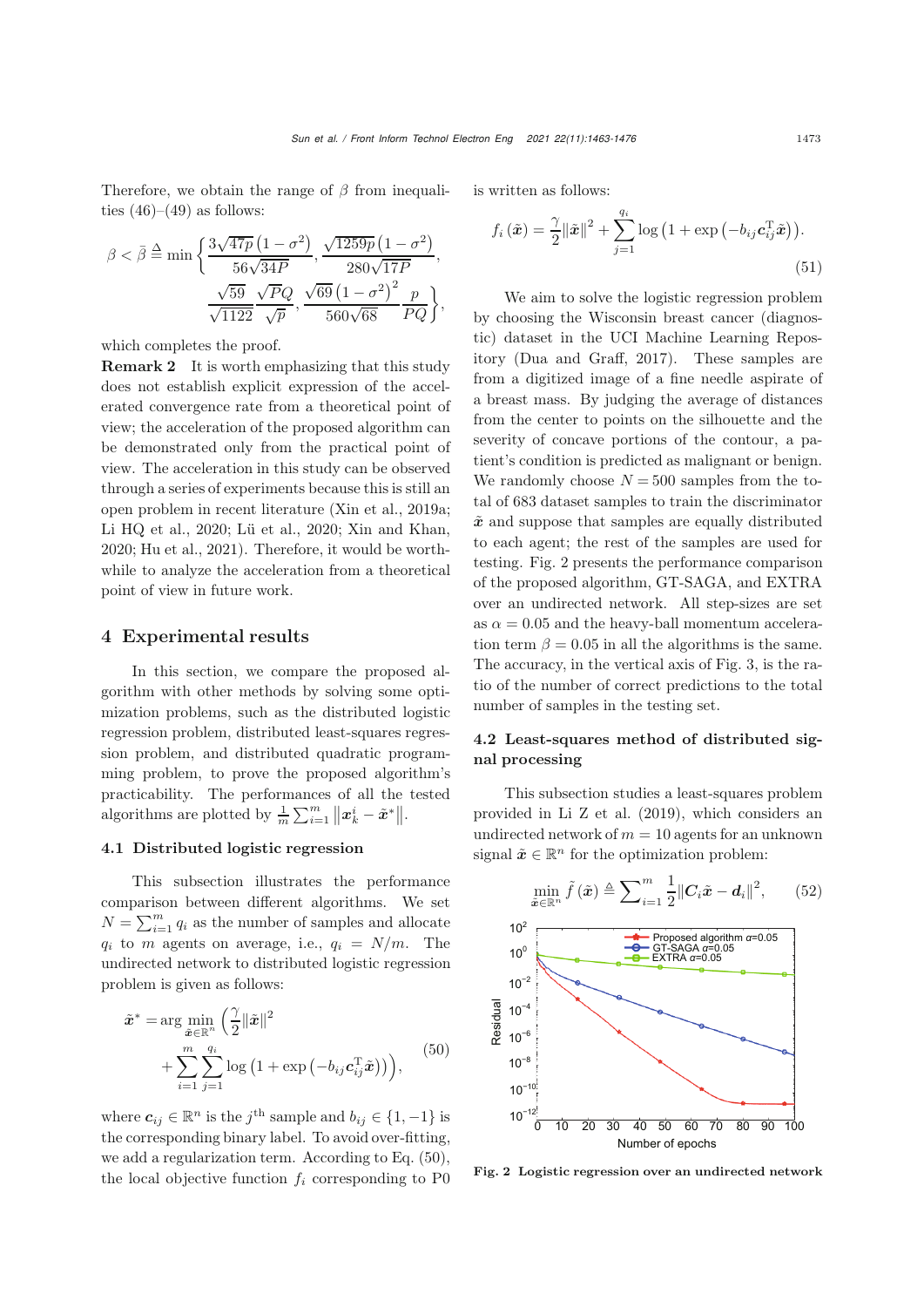where the local objective function maintained by agent  $i$   $(i = 1, 2, \dots, m)$  is given by

$$
f_i\left(\tilde{\boldsymbol{x}}\right) = \frac{1}{q_i} \sum\nolimits_{h=1}^{q_i} \left\| \boldsymbol{C}_i^h \tilde{\boldsymbol{x}} - \boldsymbol{d}_i^h \right\|^2. \tag{53}
$$

From problem [\(52\)](#page-10-2), we can see that  $C_i \in \mathbb{R}^{q_i \times n}$  is the sensing matrix and that  $d_i = C_i \tilde{x} + e_i$  is the measurement, where  $e_i \in \mathbb{R}^{q_i}$  is the independent and identically distributed noise. When  $q_i = 600$ and  $m = 10$ , Fig. [4](#page-11-1) illustrates the proposed algorithm, GT-SAGA, and EXTRA algorithms over an undirected network to verify the acceleration of the proposed algorithm.

## 4.3 Distributed quadratic programming

In this subsection, the problem of quadratic programming can be resolved by an undirected network of  $m = 10$  agents as follows:

$$
\min_{\tilde{\boldsymbol{x}} \in \mathbb{R}^n} \tilde{f}(\tilde{\boldsymbol{x}}) = \sum_{i=1}^m \tilde{\boldsymbol{x}}^{\mathrm{T}} \boldsymbol{G}_i \tilde{\boldsymbol{x}} + \boldsymbol{c}_i^{\mathrm{T}} \tilde{\boldsymbol{x}}, \qquad (54)
$$

where matrix  $G_i \in \mathbb{R}^{n \times n}$  is diagonal and positive definite and  $c_i \in \mathbb{R}^n$  is a randomly generated vector.



Fig. 3 Comparison of accuracy performance

<span id="page-11-0"></span>

<span id="page-11-1"></span>Fig. 4 Performance comparison over the least-squares method of distributed signal processing

We assume the dimension  $n = 10$ . Then we set the step-size  $\alpha = 0.0008$  in all the algorithms and the momentum parameter  $\beta = 0.0008$ . Fig. [5](#page-11-2) shows the acceleration performance of the proposed algorithm compare to those of GT-SAGA and EXTRA over an undirected network.

Remark 3 In view of Tables [1](#page-11-3)[–3,](#page-11-4) one can clearly see that in different experiments, there are fewer epochs of the proposed algorithm than those of the GT-SAGA and EXTRA algorithms under the same accuracy. This demonstrates that the proposed algorithm accelerates convergence. So, the acceleration of the proposed algorithm can be verified.



<span id="page-11-2"></span>Fig. 5 Performance comparison over an undirected network when condition number *Q* **= 500**

<span id="page-11-3"></span>Table 1 Convergence performance comparison over logistic regression

| Algorithm          | Number of epochs                        |     |     |
|--------------------|-----------------------------------------|-----|-----|
|                    | Accuracy= $10^{-2}$ $10^{-4}$ $10^{-6}$ |     |     |
| Proposed algorithm |                                         | 22  | 35  |
| GT-SAGA            | 16                                      | 46  | 79  |
| EXTRA              | 193                                     | 549 | 935 |

Table 2 Convergence performance comparison over least-squares

| Algorithm          | Number of epochs   |           |  |
|--------------------|--------------------|-----------|--|
|                    | $Accuracy=10^{-1}$ | $10^{-2}$ |  |
| Proposed algorithm | З                  | 18        |  |
| GT-SAGA            |                    |           |  |
| <b>EXTRA</b>       |                    | 20        |  |

<span id="page-11-4"></span>Table 3 Convergence performance comparison over the distributed quadratic programming

| Algorithm          | Number of epochs   |           |  |
|--------------------|--------------------|-----------|--|
|                    | $Accuracy=10^{-1}$ | $10^{-2}$ |  |
| Proposed algorithm | 1472               | 2747      |  |
| GT-SAGA            | 4412               | 8237      |  |
| <b>EXTRA</b>       | 1657               | 3097      |  |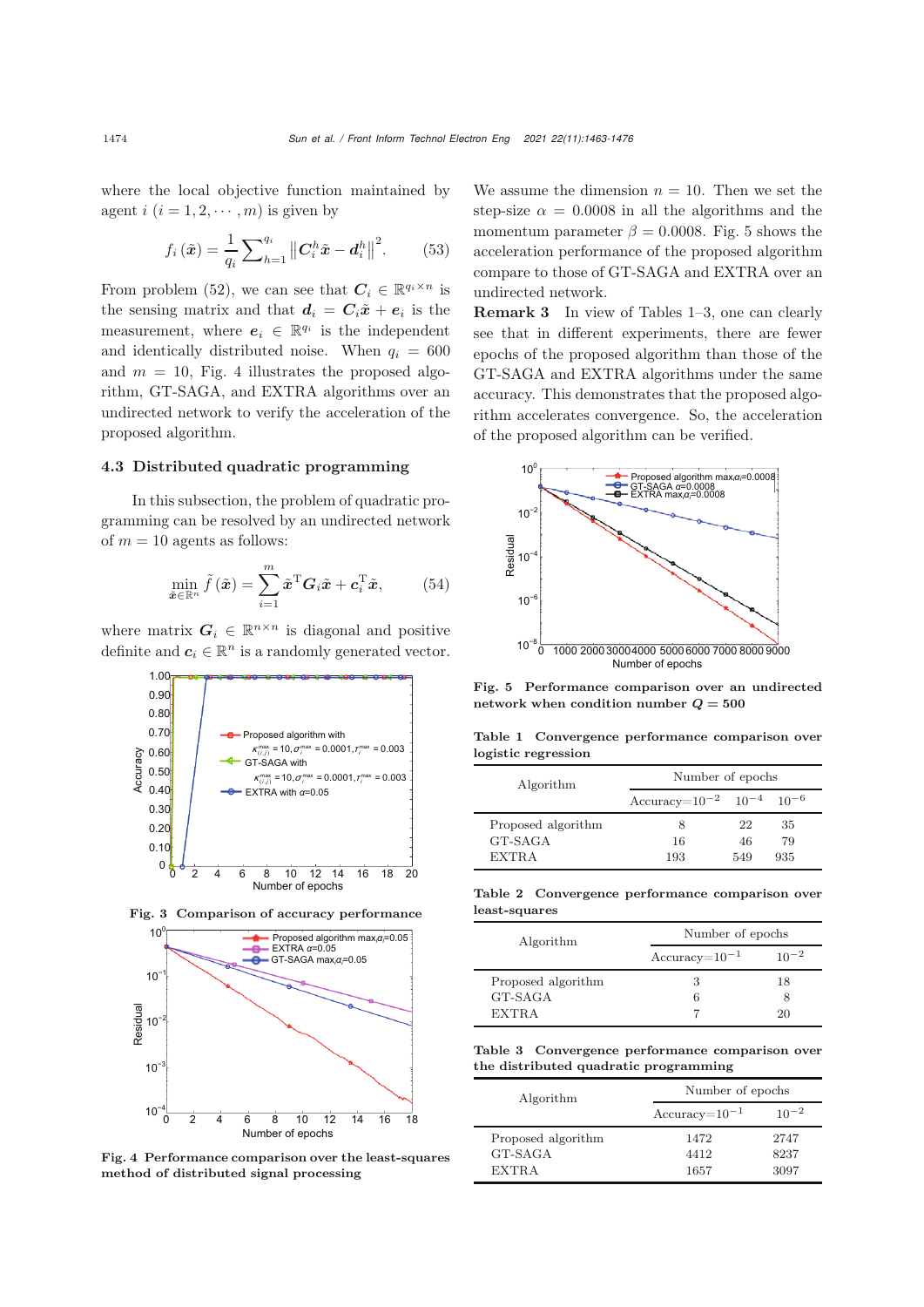# 5 Conclusions

We presented a distributed stochastic algorithm which is capable of solving large-scale optimization problems over undirected networks. We showed that the proposed algorithm achieves accelerated linear convergence with a constant step-size  $\alpha$ . Extensive experiments on real-world datasets illustrated that the performance of the proposed algorithm is superior to those of other comparable algorithms.

#### Contributors

Bihao SUN designed the research, processed the data, and drafted the manuscript. Jinhui HU, Dawen XIA, and Huaqing LI helped organize the manuscript and process the data. Bihao SUN and Huaqing LI revised and finalized the paper.

## Compliance with ethics guidelines

Bihao SUN, Jinhui HU, Dawen XIA, and Huaqing LI declare that they have no conflict of interest.

#### References

- <span id="page-12-10"></span>Bertsekas D, Gafni E, 1983. Projected Newton methods and optimization of multicommodity flows. *IEEE Trans Autom Contr*, 28(12):1090-1096. https://doi.org/10.1109/TAC.1983.1103183
- <span id="page-12-4"></span>Boyd S, Parikh N, Chu E, et al., 2011. Distributed optimization and statistical learning via the alternating direction method of multipliers. *Found Trends*- *Mach Learn*, 3(1):1-122.

https://doi.org/10.1561/2200000016

- <span id="page-12-3"></span>Cheng B, Li ZK, 2019. Coordinated tracking control with asynchronous edge-based event-triggered communications. *IEEE Trans Autom Contr*, 64(10):4321-4328. https://doi.org/10.1109/TAC.2019.2895927
- <span id="page-12-7"></span>Cheng S, Chen MY, Wai RJ, et al., 2014. Optimal placement of distributed generation units in distribution systems via an enhanced multi-objective particle swarm optimization algorithm. *J Zhejiang Univ-Sci C (Comput* & *Electron)*, 15(4):300-311. https://doi.org/10.1631/jzus.C1300250
- <span id="page-12-0"></span>Cohen K, Nedić A, Srikant R, 2017. Distributed learning algorithms for spectrum sharing in spatial random access wireless networks. *IEEE Trans Autom Contr*,

62(6):2854-2869. https://doi.org/10.1109/TAC.2016.2626578

- <span id="page-12-13"></span>Defazio A, Bach F, Lacoste-Julien S, 2014. SAGA: a fast incremental gradient method with support for nonstrongly convex composite objectives. Proc 27<sup>th</sup> Int Conf on Neural Information Processing Systems, p.1646-1654.
- <span id="page-12-19"></span>Dua D, Graff C, 2017. UCI Machine Learning Repository. http://archive.ics.uci.edu/ml
- <span id="page-12-12"></span>Duchi JC, Agarwal A, Wainwright MJ, 2012. Dual averaging for distributed optimization: convergence analysis and

network scaling. *IEEE Trans Autom Contr*, 57(3):592- 606.

https://doi.org/10.1109/TAC.2011.2161027

<span id="page-12-11"></span>Eisen M, Mokhtari A, Ribeiro A, 2017. Decentralized quasi-Newton methods. *IEEE Trans Signal Process*, 65(10):2613-2628.

https://doi.org/10.1109/TSP.2017.2666776

- <span id="page-12-6"></span>Erseghe T, Zennaro D, Dall'Anese E, et al., 2011. Fast consensus by the alternating direction multipliers method. *IEEE Trans Signal Process*, 59(11):5523-5537. https://doi.org/10.1109/TSP.2011.2162831
- <span id="page-12-9"></span>Guan L, Sun T, Qiao LB, et al., 2020. An efficient parallel and distributed solution to nonconvex penalized linear SVMs. *Front Inform Technol Electron Eng*, 21(4):587- 603. https://doi.org/10.1631/FITEE.1800566
- <span id="page-12-2"></span>Han ZM, Lin ZY, Fu MY, et al., 2015. Distributed coordination in multi-agent systems: a graph Laplacian perspective. *Front Inform Technol Electron Eng*, 16(6):429-448. https://doi.org/10.1631/FITEE.1500118
- <span id="page-12-18"></span>Hu JH, Yan Y, Li HQ, et al., 2021. Convergence of an accelerated distributed optimisation algorithm over timevarying directed networks. *IET Contr Theory Appl*, 15(1):24-39. https://doi.org/10.1049/cth2.12022
- <span id="page-12-14"></span>Johnson R, Zhang T, 2013. Accelerating stochastic gradient descent using predictive variance reduction. Proc $26^{\rm th}$ Int Conf on Neural Information Processing Systems, p.315-323.
- <span id="page-12-15"></span>Lan Q, Qiao LB, Wang YJ, 2018. Stochastic extra-gradient based alternating direction methods for graph-guided regularized minimization. *Front Inform Technol Electron Eng*, 19(6):755-762. https://doi.org/10.1631/FITEE.1601771
- <span id="page-12-16"></span>Li HQ, Cheng HQ, Wang Z, et al., 2020. Distributed Nesterov gradient and heavy-ball double accelerated asynchronous optimization. *IEEE Trans Neur Netw Learn Syst*, in press.
- <span id="page-12-20"></span>https://doi.org/10.1109/TNNLS.2020.3027381 Li Z, Shi W, Yan M, 2019. A decentralized proximalgradient method with network independent step-sizes and separated convergence rates. *IEEE Trans Signal Process*, 67(17):4494-4506. https://doi.org/10.1109/TSP.2019.2926022
- <span id="page-12-8"></span>Ling Q, Ribeiro A, 2014. Decentralized dynamic optimization through the alternating direction method of multipliers. *IEEE Trans Signal Process*, 62(5):1185-1197. https://doi.org/10.1109/TSP.2013.2295055
- <span id="page-12-5"></span>Ling Q, Tian Z, 2010. Decentralized sparse signal recovery for compressive sleeping wireless sensor networks. *IEEE Trans Signal Process*, 58(7):3816-3827. https://doi.org/10.1109/TSP.2010.2047721
- <span id="page-12-1"></span>Liu R, Sun WC, Hou T, et al., 2019. Block coordinate descentwith time perturbation for nonconvex nonsmooth problems in real-world studies. *Front Inform Technol Electron Eng*, 20(10):1390-1403. https://doi.org/10.1631/FITEE.1900341
- <span id="page-12-17"></span>Lü QG, Liao XF, Li HQ, et al., 2020. A Nesterov-like gradient tracking algorithm for distributed optimization over directed networks. *IEEE Trans Syst Man Cybern*, in press. https://doi.org/10.1109/TSMC.2019.2960770
- Mateos G, Bazerque JA, Giannakis GB, 2010. Distributed sparse linear regression. *IEEE Trans Signal Process*, 58(10):5262-5276.

https://doi.org/10.1109/TSP.2010.2055862